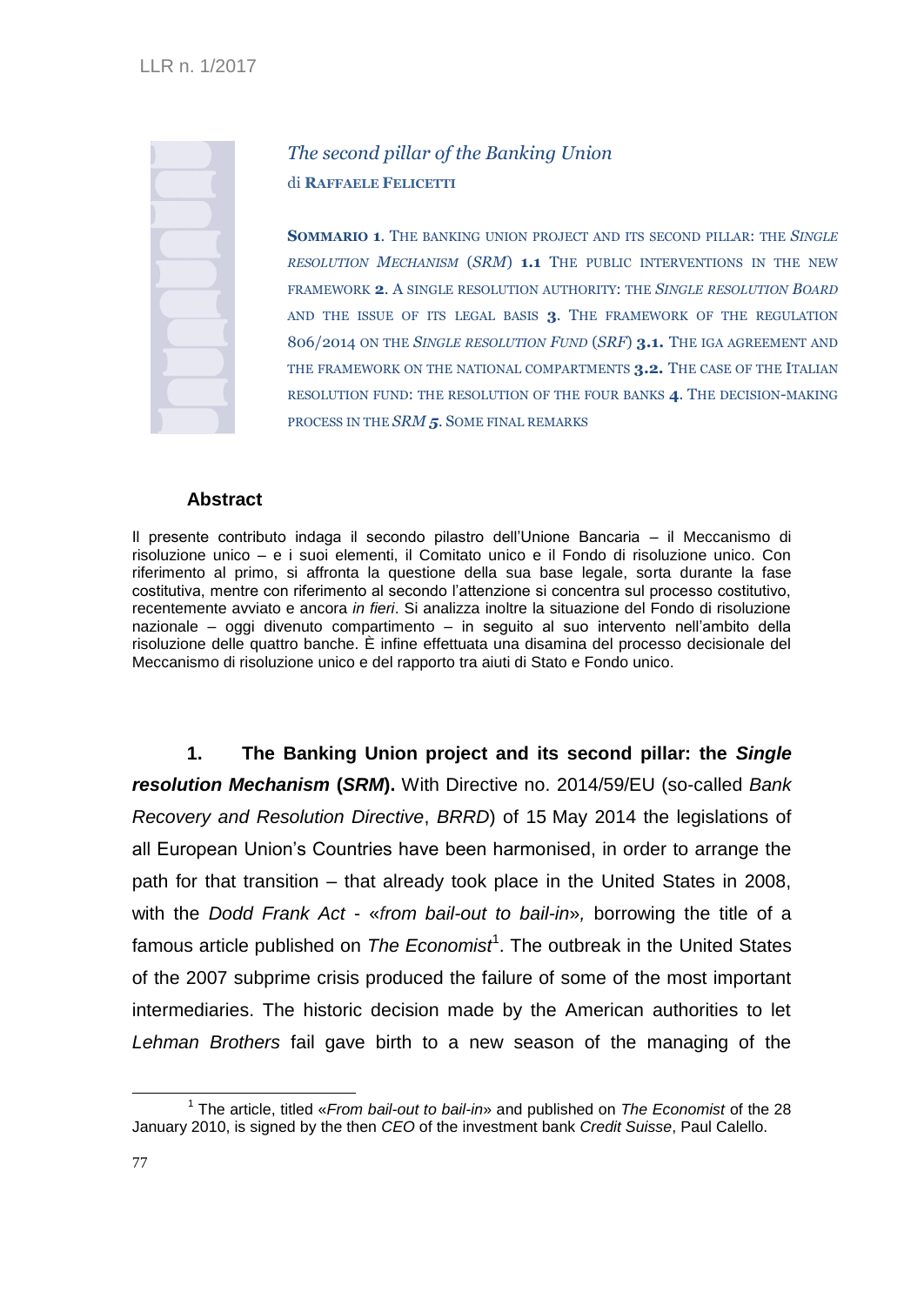banking crisis: the unsustainability of the costs of the taxpayer-funded bail-outs (better known as *bail-outs*) became undeniable causing, amongst the other things, an improper socialisation of the crisis' costs and a growth of the moral hazard of the intermediaries.

The *BRRD* required Member States to implement the new rules on the managing of the banking crisis: amongst these rules is worth mentioning the introduction of the new resolution procedure. Furthermore, the Directive required the setting up, in each Member State, of bank resolution funds, which have the task to provide financial support to the resolution tools.

Two months after the issuance of the Directive, Regulation (EU) no. 806/2014 of 15 July 2014 (so-called *Single resolution Mechanism* Regulation, Srm Reg.) was adopted: therefore, the second pillar of that ambitious project known as Banking Union was built. The single resolution mechanism has to be considered together with the structure previously introduced by Regulation (EU) no. 1024/2013 of 15 October 2013 (so-called *Single supervisory Mechanism* Regulation, Ssm Reg.), which established in the euro area a single supervisory mechanism (*Ssm*) managed by the ECB, in cooperation with the national supervisory authorities<sup>2</sup> and which represents the first pillar of the Banking Union. The framework is completed by a third pillar, the «*European Deposit Insurance Scheme* (*EDIS*)», not completed yet: as of today it only exists the harmonisation of the national legislations achieved with Directive no. 2014/49 (EU) of 16 April 2014, recently implemented in Italy with Legislative Decree no.  $30/2016^3$ .

The Srm Regulation – as the one on the *Single supervisory Mechanism* –is applicable only to the Eurozone, although, as the latter, it

 $2$  According to this framework, the ECB is entrusted with the direct supervision of the so-called *more significant banks*, namely those that, on the basis of some elements (*i.e.* dimension, importance for the economic system of the European Union or for that of the Member State, relevance of the cross-border activities) shall be deemed to be "significant". On the other side, the national authorities are entrusted with the supervision on all the other banks, even though the ECB can always take the task up when specific conditions are met.

<sup>3</sup> In November 2015 the European Commission proposed a Regulation, but the proposal is still under discussion.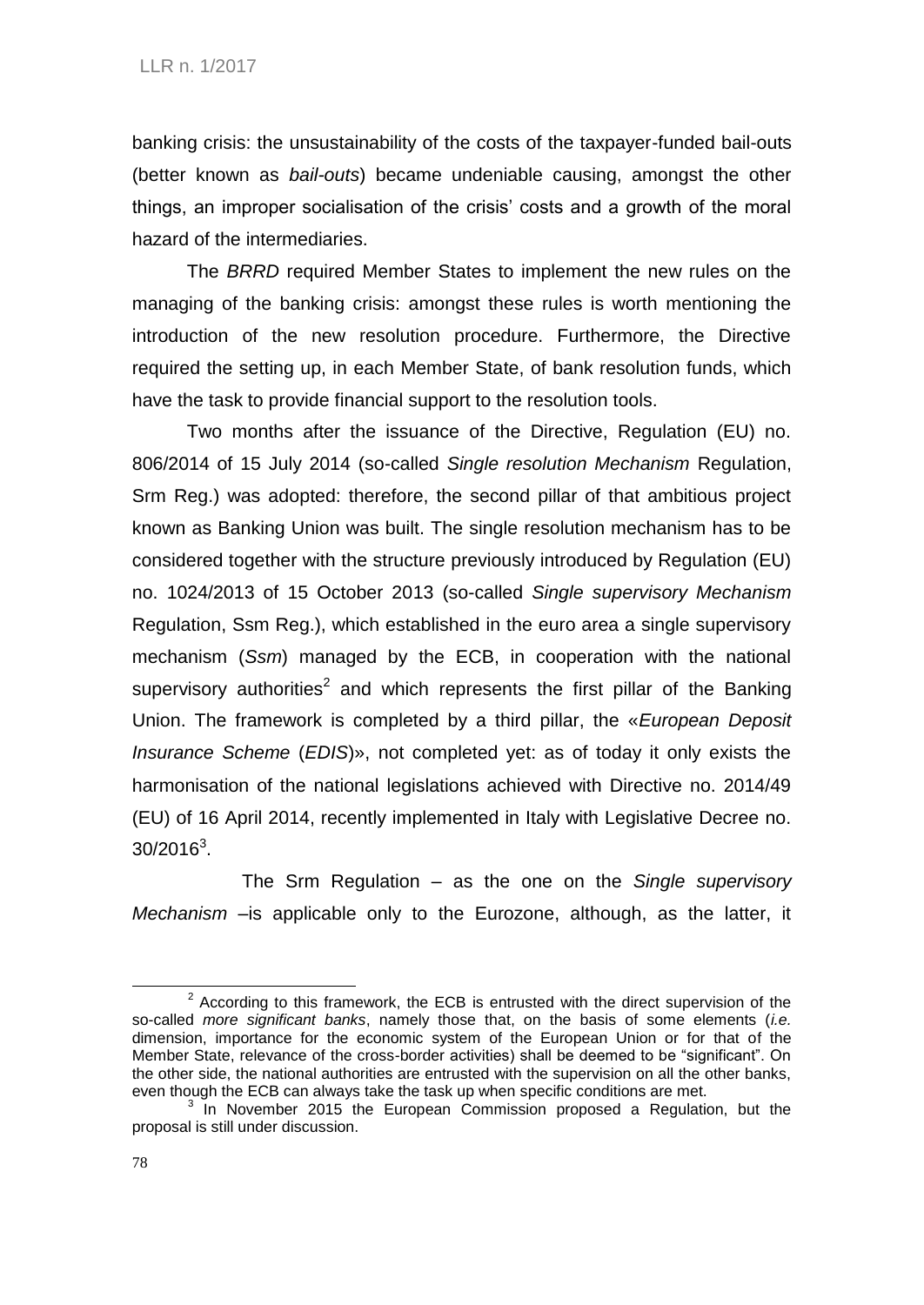envisages an opt-in possibility for the non-euro area countries<sup>4</sup>. The opportunity of two parallel tracks, for both the supervision and the resolution, with the concentration of both functions, had already been underlined in 2012 by the Report of the then President of the European Council Herman Van Rompuy, «*Towards a Genuine Economic And Monetary Union*» 5 . In fact, once that the ECB had been entrusted with the supervision of the intermediaries of the euro area countries – at least of those more significant – a similar concentration was deemed as being necessary also with regard to the resolution.

Therefore, a Single resolution authority - the *Single Resolution Board* (*SRB*) – and a common Fund – the *Single Resolution Fund* (*SRF*) – were set up for the Eurozone.

One of the central issues that the regulators had to face when building the single resolution mechanism was that of its legal basis. The same problem did not arise with reference to the assignment to the ECB of the supervisory functions that took place with the Ssm Regulation: article 127 (6) TFEU in fact states that «*the Council, acting by means of regulations in accordance with a special legislative procedure, may unanimously, and after consulting the European Parliament and the European Central Bank, confer specific tasks upon the European Central Bank concerning policies relating to the prudential supervision of credit institutions and other financial institutions […]*».

The same cannot be said with regard to the resolution tasks, because of the lack of a provision similar to Article 127 (6) TFEU. Therefore it has been decided – with a controversial decision $6$  - to build the new single resolution

1

 $4$  Requlation no. 1024/2013 ("Ssm Reg."), in fact, envisages the possibility for non-euro area countries to voluntary join the mechanism (so-called "opt-in"). Article 2 Ssm Reg. defines "participating Member State" as a «Member State whose currency is the euro or a Member State whose currency is not the euro which has established a close cooperation in accordance with Article 7». Article 7 provides that the ECB and the national competent authority may establish a close cooperation by means of close cooperation agreements in accordance to this article. Article 4 of Srm Reg. states that «Participating Member States within the meaning of Article 2 of Regulation 1024/2013 shall be considered to be participating Member States for the purposes of this Regulation»: it follows that the scopes of the two Regulations are the same.

<sup>&</sup>lt;sup>5</sup>The complete text of the report may be found at the following web address: http://www.consilium.europa.eu/uedocs/cms\_Data/docs/pressdata/en/ec/134069.pdf

 $6$  Already in 2013, the German Ministry of Finance Schäuble, in a letter published on the *Financial Times* titled «*Banking union must be built on firm foundations*», had underlined his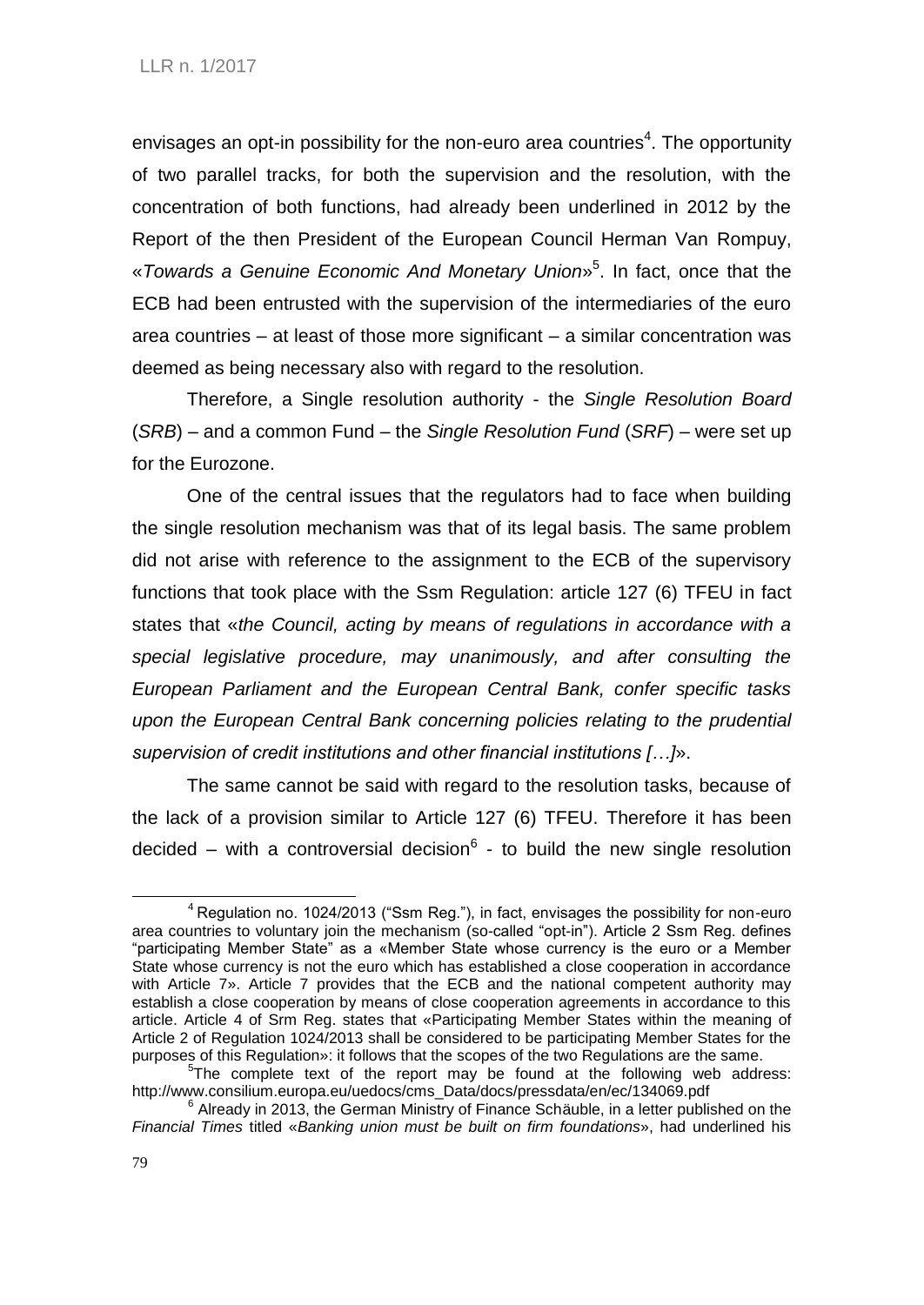mechanism on Article 114 TFEU, which empowers the European Parliament and the Council, after consulting the Economic and Social Committee, to adopt the measures for the approximation of the Member States' provisions in order to protect the internal market.

The legislation of the Regulation integrates, for the Eurozone, that of harmonisation provided by the *BRRD*, which, as known, introduced a new procedure for the banking crisis' managing: the resolution. This procedure may be defined as an insolvency/restructuring procedure (GARDELLA 2015) aimed at, among the other things, ensuring the continuity of the institution's critical financial and economic functions<sup>7</sup>. The resolution is triggered when some specific circumstances are met<sup>8</sup> and it includes a structured toolkit: the sale of *business*, the *bridge bank*, the *asset separation tool* and the *bail-in*. Especially the latter, by empowering the *Single resolution Board* (on which see paragraph 2) to recapitalize the institution under resolution through the write down of the capital instruments and/or the write down or conversion into equity of the unsecured debts, introduces a model based on the bail-in of the banks and perfectly embodies the overcoming of the *bail-out* model.

**1.1 The public interventions in the new framework.** With the introduction of the *BRRD* first and of Srm Reg. after, the spaces for a public intervention in the context of banking crisis have been overwhelmingly reduced. The forms of public intervention allowed are essentially linked to the need to guarantee the financial stability when systemic crisis take place. Consequently, it is admitted – under strict conditions $9$  - the activation of the so-called

perplexities on the setting up of a *Srm* without a previous amendment of the Treaties, stressing that «*while today's EU treaties provide adequate foundation for the new supervisor and for a single resolution mechanism, they do not suffice to anchor beyond doubt a new and strong central resolution authority*».

 $^7$  See Article14 (2) (a) Srm Reg.<br><sup>8</sup> Pursuant to Article 18 Srm Reg., in order to trigger the resolution procedure the following conditions need to be met: (i) the entity is failing or is likely to fail; (ii) there is no reasonable prospect that any alternative measure for the entity would prevent its failure within a reasonable timeframe; (iii) the resolution is necessary in the public interest.

<sup>&</sup>lt;sup>9</sup> Among the various conditions that need to be met, it is worth mentioning: the previous contribution of the stockholders and the creditors of the entity through a loss absorption and a recapitalisation of at least 8% of the total liabilities of the entity as calculated at the moment of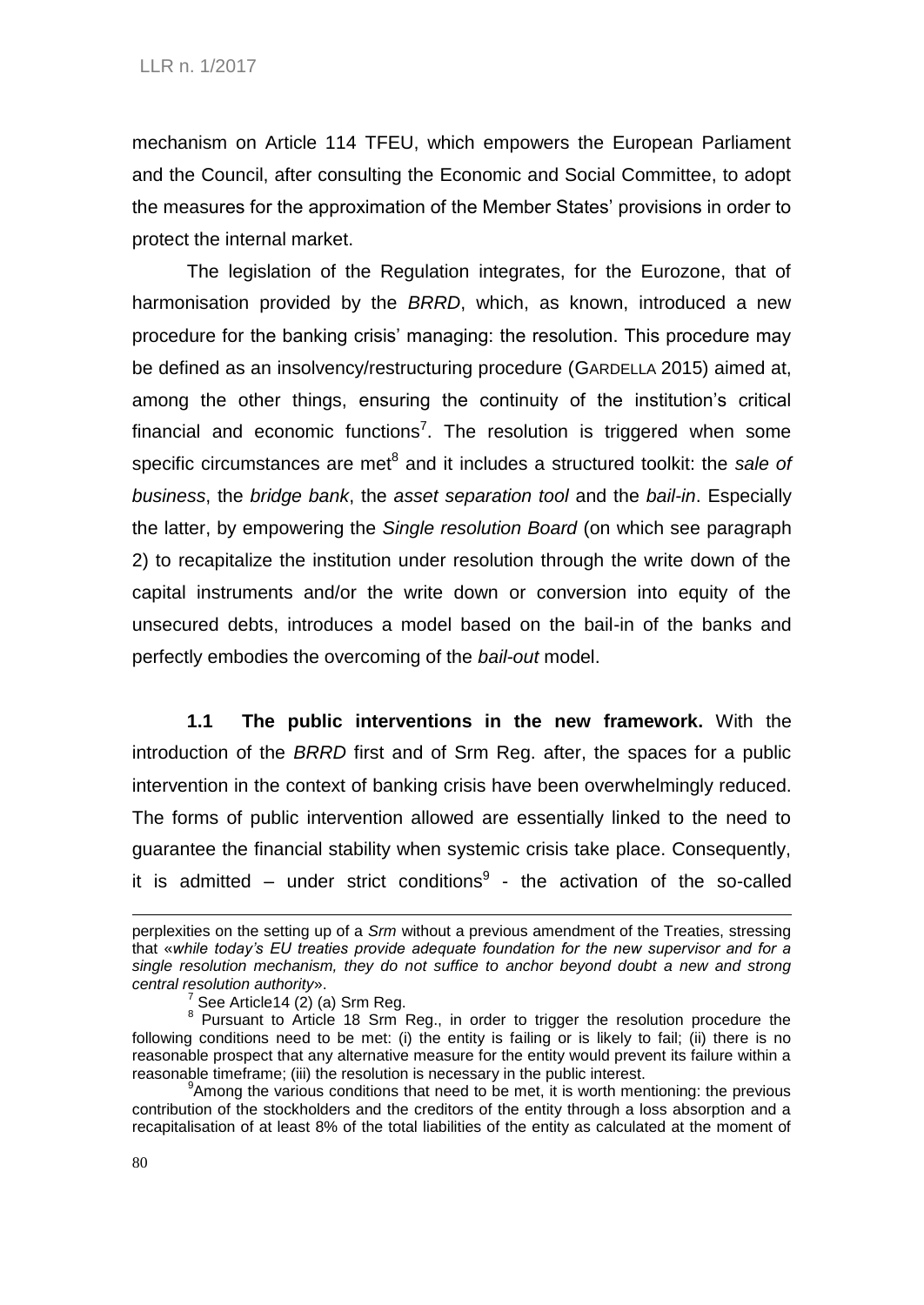"government stabilisation tools": essentially the public equity support tool and the temporary public ownership tool.

Another form of public intervention is that of Article 18 (4) Srm Reg.<sup>10</sup>. One of the conditions for triggering the resolution is the failure or the risk of failure (see footnote no. 8) of an entity. Among the elements that suggest the existence of a failure or of its risk it is included the circumstance that an extraordinary public financial support is required. Therefore the default rule is that anytime the entity needs this kind of support, it has to be deemed as failing or likely to fail.

This notwithstanding, the same article envisages some exceptions to this rule. This is the case when the public support is granted in order to remedy to a «serious disturbance in the economy of a Member State and preserve financial stability» and takes any of the following form: (i) a State guarantee to back liquidity facilities provided by central banks in accordance with the central banks' conditions (that is to say, in order to guarantee the so-called Emergency liquidity assistance - *ELA*); (ii) a State guarantee of newly issued liabilities; or (iii) an injection of own funds or purchase of capital instruments at prices and on terms that do not confer an advantage upon the entity. This last form of support is activated in order to face capital shortfalls established in tests such as the stress tests and it is consequently designed to carry out a *precautionary recapitalisation*.

These forms of public interventions – conditioned to the authorisation pursuant to State aid rules - are in any case limited solely to the solvent entities.

A first application of these instruments took recently place in Italy, with Legislative Decree no. 237 of 23 December 2016. The decree was issued in order to face the difficulties of some Italian entities, including Monte dei Paschi di Siena<sup>11</sup>.

the resolution; and the prior or final approval under the European Union State aid framework (see Article 37 (10) *BRRD*).

<sup>10</sup> The provision corresponds to that of Article 32(4) *BRRD*.

 $11$  The stress test held in the last July by the European Banking Authority showed the risk of a severe impact on the capital of Monte dei Paschi of an adverse scenario, under which, according to the results of the test, in 2018 might be registered a -2,2% CET1.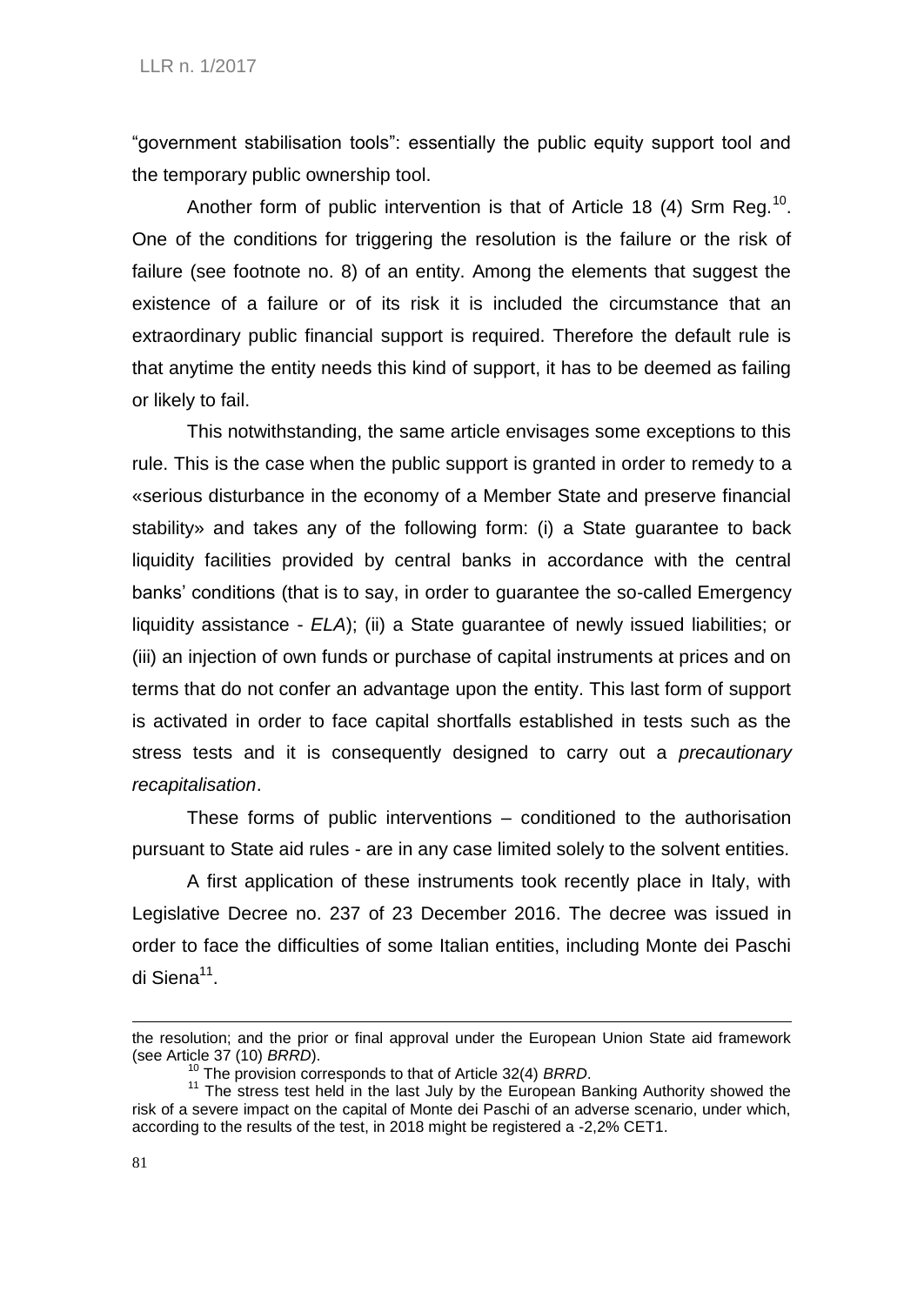To this purpose it has firstly been authorised the concession, until the 30 June 2017, of State guarantees of newly liabilities issued by Italian banks<sup>12</sup>, although only after the previous favourable decision of the European Commission<sup>13</sup>.

It has further been allowed the State irrevocable guarantee in order to integrate the collateral provided by Italian banks for the guarantee of the *ELA* granted to them by the Bank of Italy<sup>14</sup>.

It is eventually provided the possibility for the Italian Ministry of the Economy and Finance to subscribe for or purchase, within the 31 December 2017, the shares issued by Italian banks or by Italian companies holding bank groups<sup>15</sup>: in this case the intervention of the State may be required by an entity that has the need to strengthen its capital after that stress tests showed adverse scenarios.

Together with Legislative Decree no. 183/2015 (which was eventually converted into Law no. 208/2015, best known as «legge di stabilità 2016») concerning the resolution of four Italian banks started the last year (on which see paragraph 3.2), Legislative Decree no. 237/2016, represents – even though with reference to the aspect of the extraordinary public financial support – another case of application of the new framework in Italy.

**2. A single resolution Authority: the** *Single resolution Board* **and the issue of its legal basis.** The first problem that arose during the setting up of a single resolution authority was that of the subject that should be entrusted with the new powers: that is to say, had a new subject to be built or should the powers be conferred to an existing one?

Shortly after the evaluation of the possibility of their conferral to the EBA*,* 

The Legislative Decree was recently converted into law with some amendments by Law no. 15 of the  $17$  February 2017.

The liabilities have to satisfy all the features listed in Article 2 Legislative Decree no. 237/2016, such as, for instance, an issuing date subsequent to that of the entry into force of the decree; the repayment in a lump sum and a fixed interest rate.

See Articles 1 and following Legislative Decree no. 237/2016.

<sup>&</sup>lt;sup>14</sup> See Articles 10 and following Legislative Decree no. 237/2016.

<sup>&</sup>lt;sup>15</sup> See Articles 13 and following Legislative Decree no. 237/2016.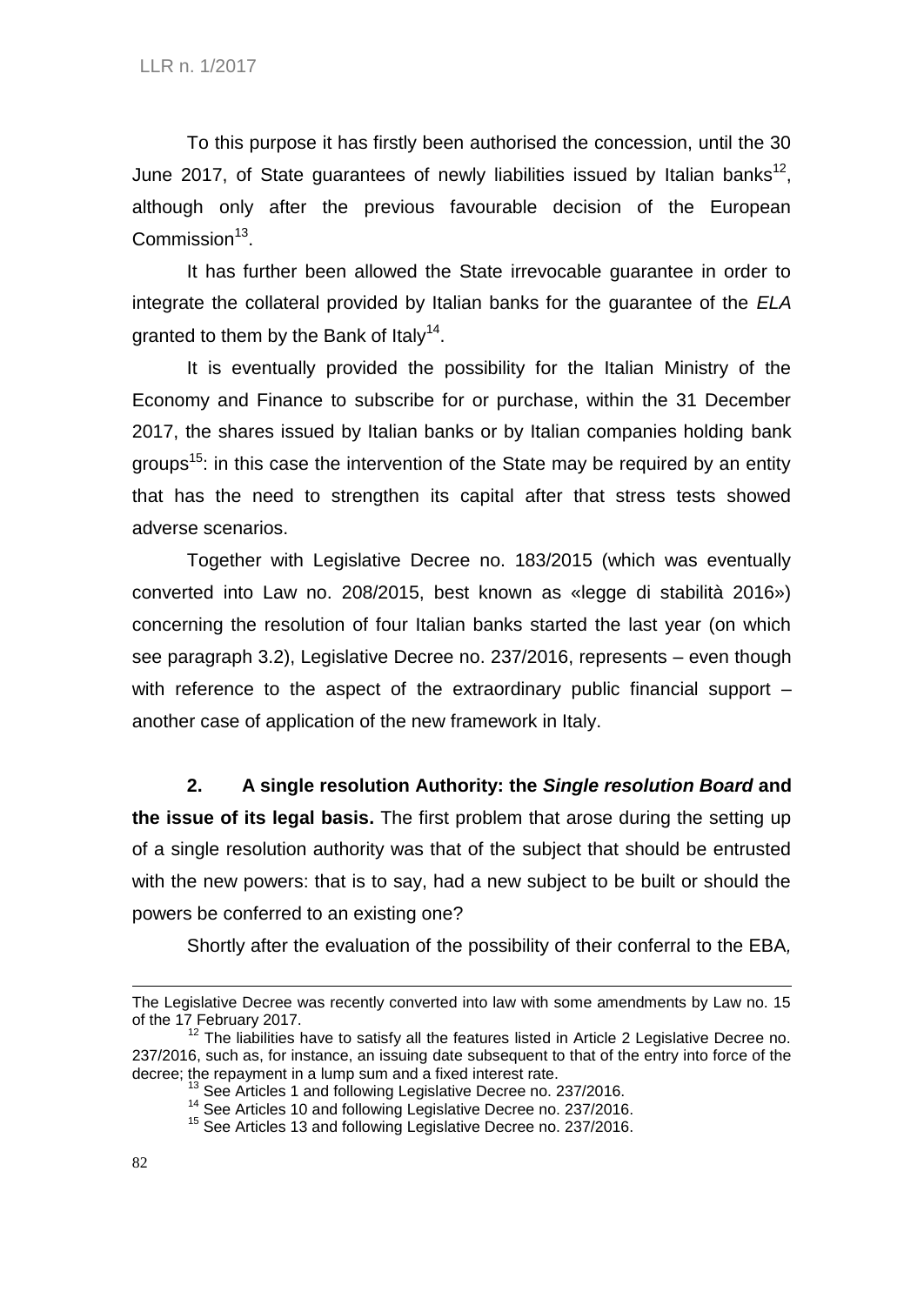to the ESMA and to the Commission and after a first proposal according to which they were to be conferred to the ECB (Boccuzzi 2015) it has been decided to set an *ad hoc* subject up; a new subject which would have acquired the legal form of a "European Union agency<sup>16</sup>".

Consequently it emerged the problem of the legal basis that had to be used in order to build this new subject<sup>17</sup>. It has been seen (see paragraph 1) that the single resolution mechanism is based on Article 114 TFEU: therefore the single resolution authority had to be built on that legal basis too. But according to many, this would have been in contrast with the case law of the Court of Justice and, more specifically, with the so-called *Meroni doctrine*<sup>18</sup> . According to this jurisprudence– which had a huge success and still today exerts a powerful influence, although less than it used to do in the past – it is incompatible with the Treaties the attribution to organisms not envisaged in the Treaties - *sub specie* agencies – of responsibilities that include the exercise of wide discretional powers, on the base of the more general principle according to which an Institution cannot delegate to another subject higher powers than those conferred to the Institution itself.

The size of the powers attributed to the *SRB* seemed to be conflicting with this orientation. However, a more recent judgment, significantly defined as «*mellowing Meroni*» (PELKMAS, SIMONCINI 2014), contributed to redefine the subject, partially correcting the historical leading case *Meroni*.

 $16$  The agencies may be defined – as reported by the institutional website of the European Union - as entities which «*have been set up by the EU to perform technical and scientific tasks that help the EU institutions implement policies and take decisions*». They are set up through acts of secondary legislation and are entrusted with very specific tasks.

Today there are many agencies spread all over Europe carrying out various tasks (relating, for instance, to the environment, fishing, security, defence). Among the most important agencies, it is worth mentioning the EBA (the European Banking Authority) and the ESMA (the [European](https://en.wikipedia.org/wiki/European_Securities_and_Markets_Authority)  [Securities and Markets Authority\)](https://en.wikipedia.org/wiki/European_Securities_and_Markets_Authority).

 $17$  The problem of the European agencies is the lack in the Treaties of a provision which specifically deals with their setting up, so that traditionally it has been made reference to Article 352 TFEU (concerning the so-called "implicit powers" or, with another incisive expression, the "flexibility clause"). However, it was underlined that not always the building of European agencies followed this path. On the contrary, it has been ubiquitous for the building process to be grounded on Article 114 TFEU (TRIDIMAS 2009 )

<sup>18</sup> See 9-56 *MERONI vs. ALTA AUTORITÁ, Court of Justice, 13 June 1958*.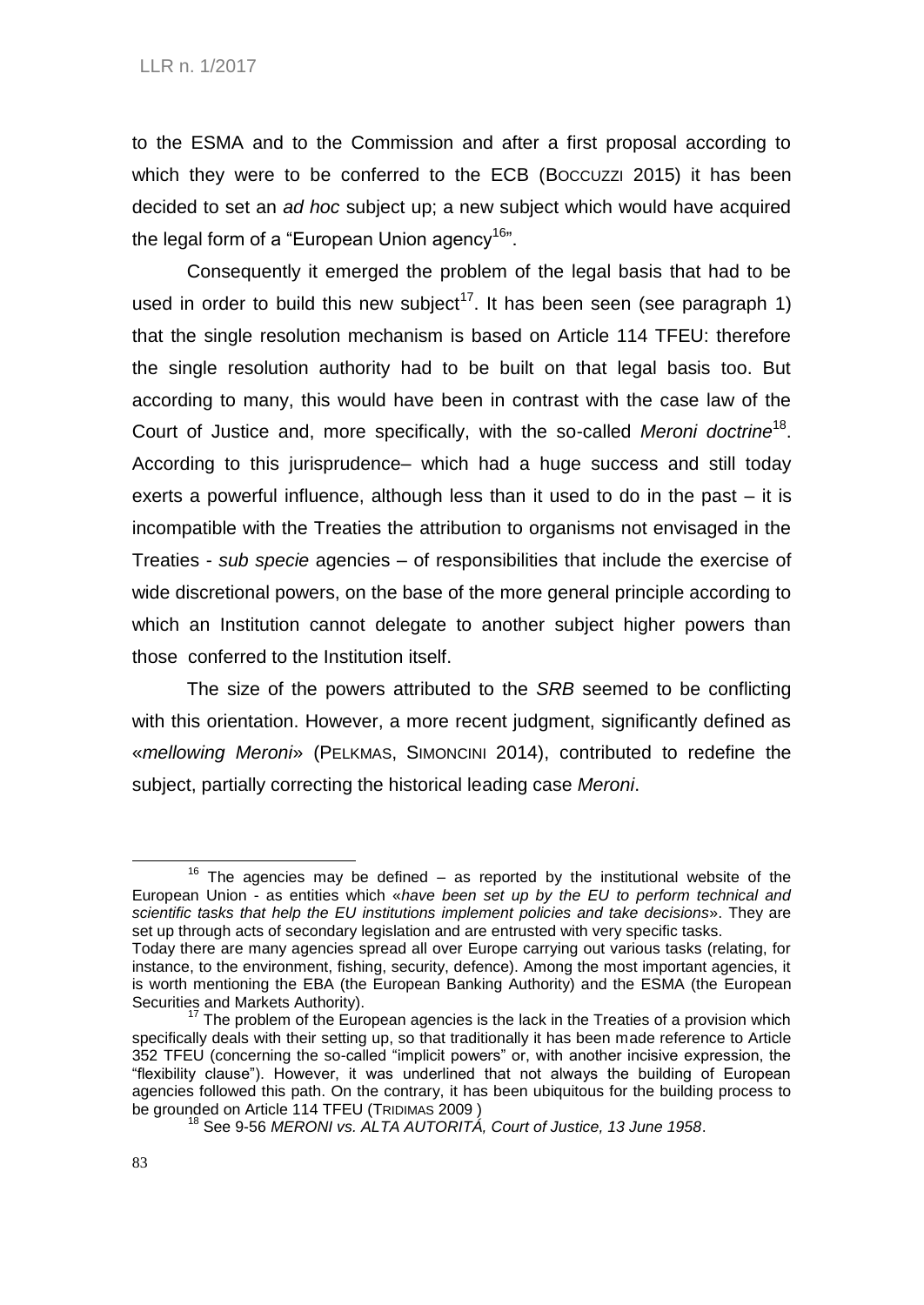It is the judgment<sup>19</sup> in which the United Kingdom weakened the powers<sup>20</sup> - based on Article 114 TFEU – of the *ESMA*. For what is relevant here, the Court of Justice established that the conferral of powers – powers that, in this specific case, could only be used under "exceptional circumstances"- to subjects not envisaged in the Treaties, ought to be considered legitimate insofar as the powers are « *precisely delineated and amenable to judicial review*».

This notwithstanding, the *Meroni doctrine* still exists (FERRAN 2014) and is still applicable, although in a more moderate version: this requires one to raise the question as to whether or not the single resolution authority lies on a safe legal basis, above all with regard to the wide powers conferred to it. A great part of the answer depends, however, on the degree of intensity that the jurisdictional control on these powers will have and on how precisely they have been defined (FERRAN 2014) $21$ .

The Single resolution Board (or simply, the Board) – provided with legal personality<sup>22</sup> - is composed of a president, four executive members and a member appointed by each participating Member State and which represents their national resolution authorities<sup>23</sup>. The Board may meet in plenary or executive session. During the former session the general decisions are adopted and the general activities are carried out (*e.g.* adoption of the Board's annual work program for the following year; adoption and monitoring of the annual budget of the Board; decision on the use of the Fund, if its intervention is above the threshold of EUR 5 billion; always with reference to the Fund, it decides on the need to raise extraordinary *ex post* contributions, on the voluntary borrowing between financing arrangements, on alternative financing means and on the mutualisation of national financing arrangements). On the other hand, during

<sup>&</sup>lt;sup>19</sup> Court of Justice, 22 January 2014, United Kingdom vs. Parliament and Council, C-270/12

<sup>20</sup> The specific case concerned the power of *ESMA*, under Article 28 Reg. no. 236/2012, to prohibit short selling activities under exceptional circumstances.

<sup>21</sup> For a deep analysis of this issue, see ZAVVOS G.S., KALTSOUNI S., (2014) "*The Single Resolution Mechanism in the European Banking Union: legal foundation, governance structure and financing"* in HAENTJENS M., WESSELS B. (edited by), (2015) "*Research Handbook on Crisis Management in the Banking Sector", Edward Elgar Publishing Ltd, Cheltenham, UK*.

 $22$  Article 42 (1) Srm Reg.

 $23$  Article 43 (1) Srm Reg.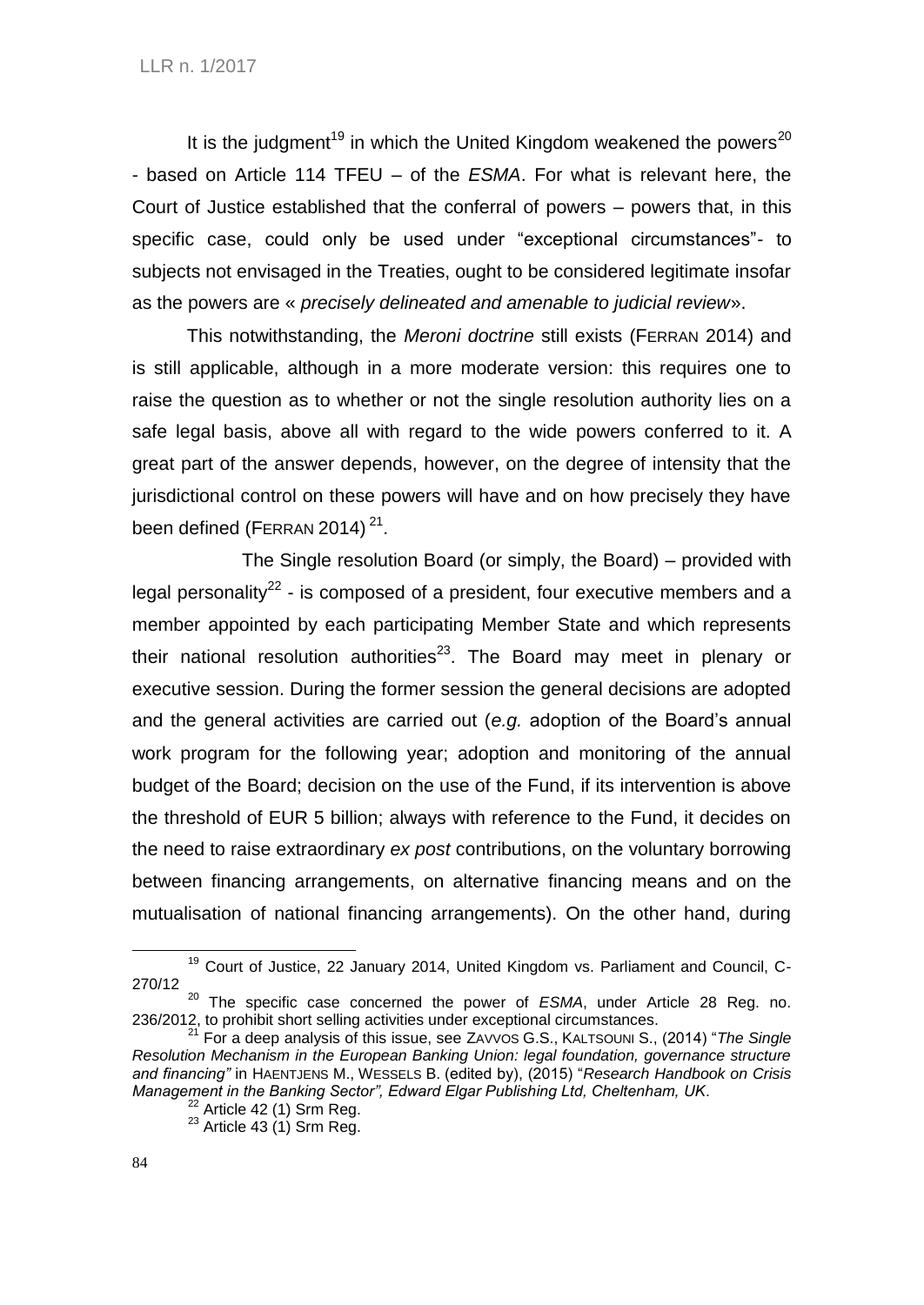the executive sessions are taken the decisions concerning the management of the resolution: for example, the preparation, evaluation and approval of the resolution plans of the entities that have to be considered "significant" pursuant to *Ssm* Regulation and those of the entities for which the ECB took the supervision up; or the determination, with reference to these entities, of the minimum requirement for own funds and eligible liabilities $^{24}$ .

The Board also owns the Single resolution Fund (on which see the following paragraph)<sup>25</sup>. With reference to its use  $-$  and, more generally, in order to ensure the respect of the legislation on State aids also during a resolution procedure – the Board has to respect a specific procedure (see paragraph 4).

**3. The framework of the Regulation 806/2014 on the** *Single resolution Fund* **(***SRF***).** The *BRRD* Directive required Member States to set resolution financing arrangements up which, in almost all Member States, were built as resolution funds<sup>26</sup>, notwithstanding the fact that the Directive allows, as an alternative, the establishment of resolution financing arrangements through

 $24$  So-called MREL requirement. It is the minimum of liabilities that can be written down or converted through a *bail-in* and that the entities are required to maintain.

 $\alpha$ <sup>2</sup> Article 67 (3) Srm Reg.

<sup>26</sup> A resolution fund was established in Spain, through the *Ley 11/2015 de recuperación y resolución de entidades de crédito y empresas de servicios de inversión*, approved by the Spanish Parliament in June 2015 and which took the place of the former law, the Ley 9/2012, which had been approved shortly after the *Financial Assistance Programme* granted to Spain by the Eurogroup in July 2012.

Also Austria decided to set a resolution fund up: this happened with the *Bundesgesetz über die Sanierung und Abwicklung von Banken* (BaSAG), paragraphs 123 and following, which specifically deal with the Austrian resolution fund (*Abwicklungsfonds)*.

A fund was built also in Slovenia, by establishing at Article 5 of the *Bank resolution authority and Fund Act* (ZOSRB) of 17 December 2014 that the Bank of Slovenia had the burden to build it (which it actually did in March 2015). The same choice was made by Germany, where a fund (then adapted to the new framework) funded by the German banking system already existed thanks to the *Restrukturierungsfondsgesetz*. Moreover, a resolution fund with registered office in Budapest was set up in Hungary (so-called *Szanálási Alap*, *SzA*). Italy too decided to establish a resolution fund. (see paragraph 3.2).

Outside the Eurozone it is interesting the Swedish choice: in fact in Sweden a fund (the *stability*  fund) already exists since 2008, with the specific task to provide financial support to the Swedish government's interventions for banks. When the Directive had to be implemented, it was decided to transfer a part of the resources of the *stability fund* to the newly born *resolution reserve* which, therefore, represents the instrument through which Sweden implemented the provisions on the resolution financing arrangements. Moreover, the former contribution to the stability fund (the so-called "stability fee") was suppressed and a "resolution fee" introduced.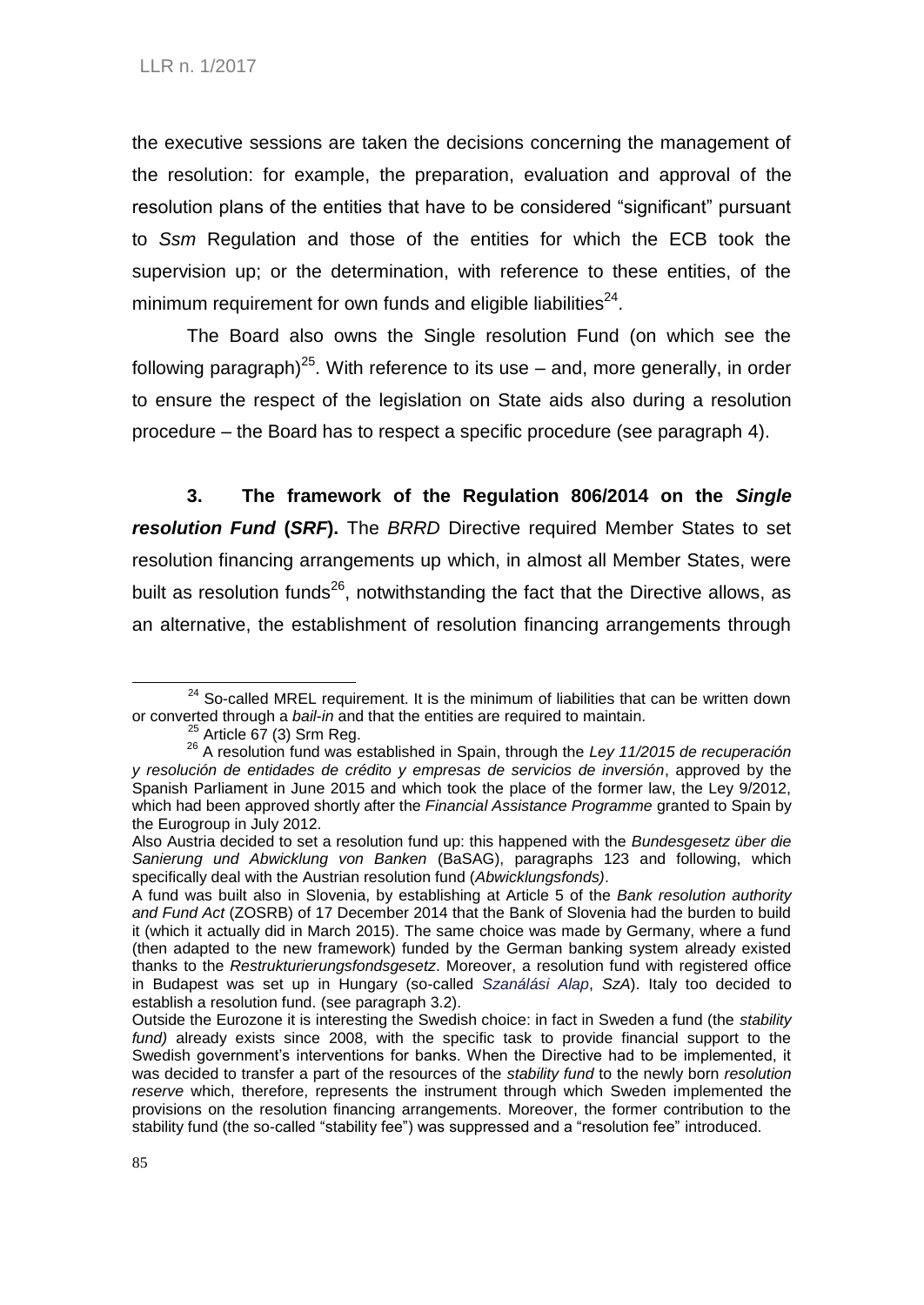mandatory contributions from institutions, but not held through a fund controlled by resolution authorities.

Even with reference to the resolution funds, Srm Reg. required a centralisation process: to this purpose it required the building of a Single resolution Fund (Articles 67 and following Srm Reg.) $27$ .

For what concerns the *SRF*'s financial means it is set a target-level – to be reached within 2024 - equal to, at least, 1*%* of the covered deposits of all credit institutions authorised in all of the participating Member States.

According to the official data on covered deposits, the financial means would therefore amount to roughly EUR 55 billion. Notwithstanding the fact that some commentators deem this amount satisfying (GROS 2014)<sup>28</sup>, many others consider it insufficient, underlining that during the financial crisis many banks needed financial support for much more than EUR 55 billion<sup>29</sup>: for example *Hypo*, which received a financial assistance for approximately EUR 100 billion (HUERTAS, NIETO 2014).

As the *Brr* Directive with reference to the national funds, Srm Reg. envisages several contribution mechanisms to the Single Fund. There are, for instance, the so-called ordinary *ex ante*<sup>30</sup> contributions, which contribute to the achievement of the target-level. For the cases of insufficiency of the ordinary contributions, extraordinary *ex post* contributions are provided<sup>31</sup>. Furthermore, it is possible for the Board to contract borrowings or other forms of support for the

 $27$  The need of a single fund already emerges by Recital 19 Srm Reg., where it is stressed that a Single resolution Fund is an «*essential element without which the SRM could not work properly*»*,* because if the funding of resolution were to remain national «*the link between sovereigns and the banking sector would not be fully broken*»*.* Furthermore, the Single resolution Fund helps to ensure «*a uniform administrative practice in the financing of resolution*»*,* avoiding «*the creation of obstacles for the exercise of fundamental freedoms or the distortion of competition in the internal market due to divergent national practices*»*.*

<sup>&</sup>lt;sup>28</sup> The commentator evaluated that the financial means of the Fund would be sufficient even to face systemic crisis that would take place in small or medium-sized countries, such as Portugal or Ireland, underlining that in the worst moment of the financial crisis Spain required and obtained by the ESM EUR 60 billion, which is slightly higher than the target-level of the Fund.

<sup>&</sup>lt;sup>29</sup> According to the official data, since the start of the financial crisis, the European countries provided to the banks in financial difficulties approximately EUR 671 billion for recapitalizations and 1288 billion in guarantees.

<sup>&</sup>lt;sup>30</sup> Article 70 Srm Reg.

<sup>31</sup> Article 71 Srm Reg.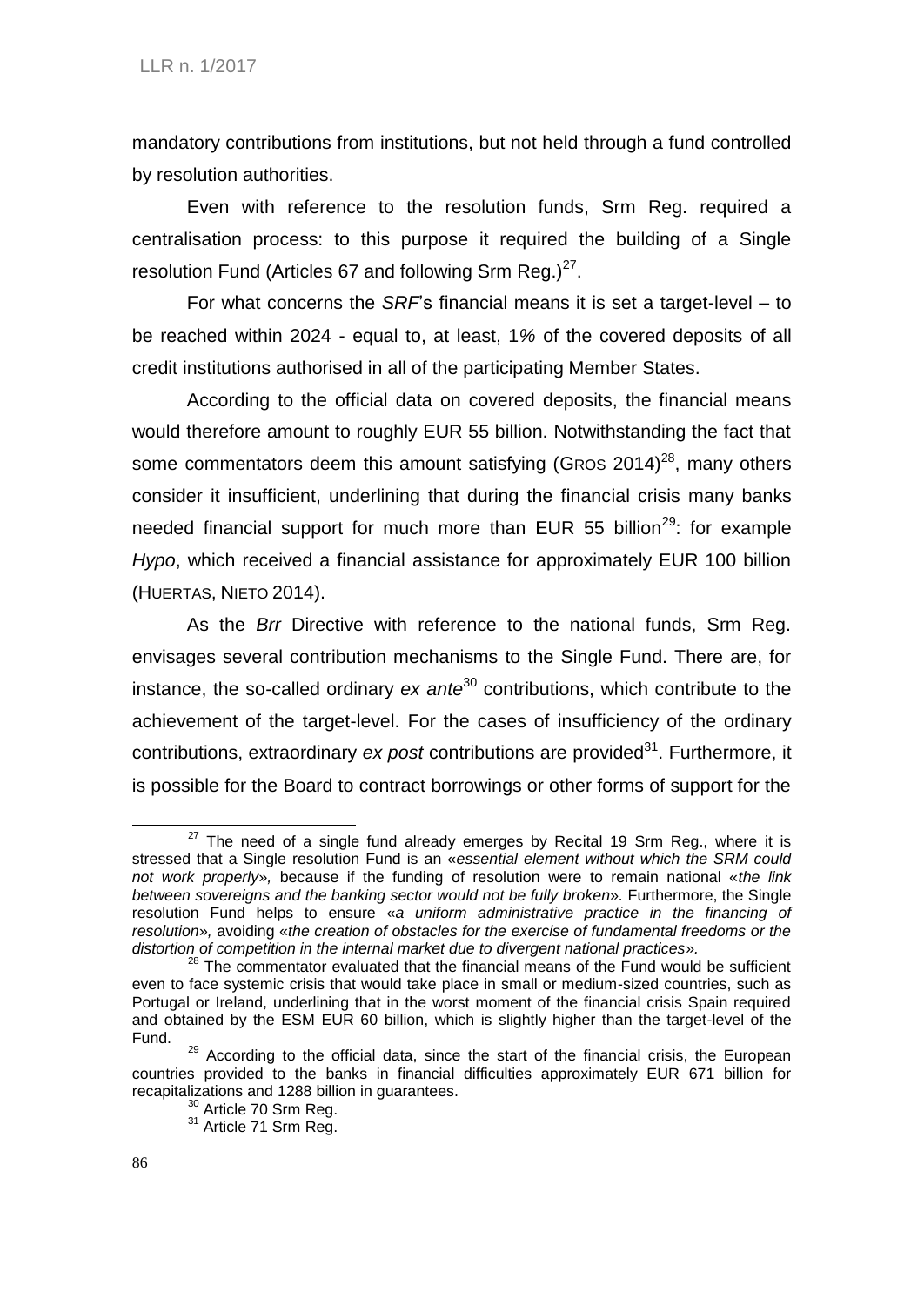Fund<sup>32</sup>. If the *ex ante* contributions are not sufficient, the *ex post* ones not immediately accessible, and the alternative funding means are not immediately accessible on reasonable terms, the Board shall decide to make a request to voluntarily borrow for the Fund from resolution financing arrangements within non-participating Member States<sup>33</sup>.

However, Srm Reg. does not provide the full framework on the *Single Resolution Fund*. Its setting up was in fact criticized by some States – Germany, for example- which argued for the impossibility of using the Srm as a legal basis for a single fund and, above all, for the regulation of general profiles such as that of the transfer of the contributions from the national funds to the single fund. What worried mostly was the funding of *SRF*: Article 114 TFEU seemed a too weak legal basis for the regulation of this thorny profile, above all if it is borne in mind that Article 114 (2) TFEU expressly excludes fiscal provisions from its scope of application.

Following these observations, the euro area countries decided, during the European Council of 18 December 2013, to negotiate and conclude an intergovernmental agreement on the functioning of the *SRF*. Notwithstanding the fact that the European Parliament kept on rejecting an intergovernmental approach to the issue (BUSCH 2015), in the night between 19 and 20 March accepted the idea to follow this path. After several difficulties, it was eventually decided to regulate the most discussed profiles through an intergovernmental agreement (BOCCUZZI 2015), best known as IGA Agreement, which provides for the transfer of the financial means from the national funds - initially organised as compartments - to the *SRF*.

**3.1 The IGA Agreement and the framework on the national compartments.** The IGA Agreement was reached on 21 May 2014 and is signed by 26 Member States. Its entry into force was subject to the previous ratification, approval or acceptation by a number of States representing, at

 $32$  Article 73 Srm Reg.

 $33$  Article 72 Srm Reg.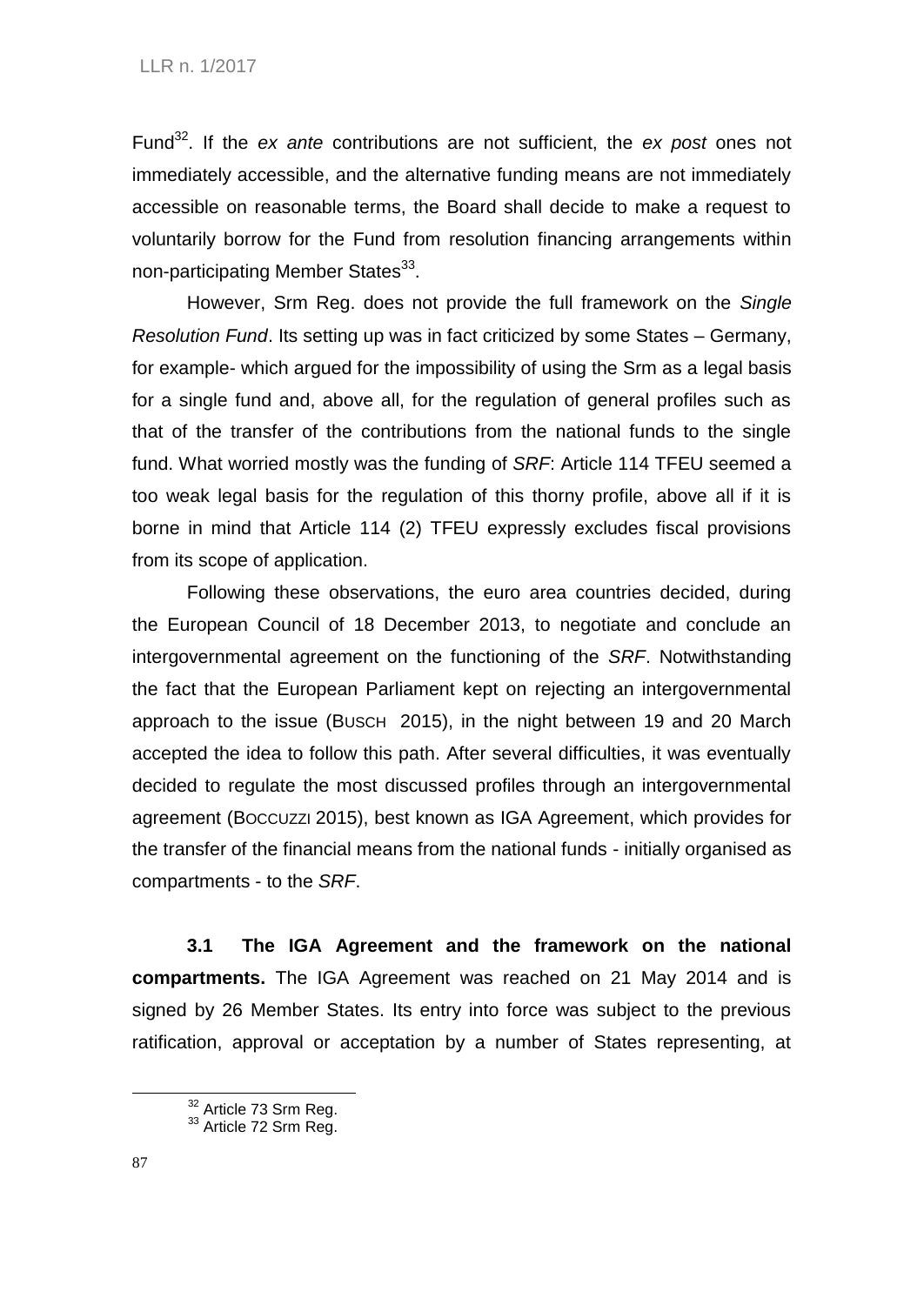least, 90% of the total amount of weighted votes of all the Member States participating to the *Ssm* and to the *Srm*: this happened in November 2015. The mutualisation mechanism (see *infra*) started on 1 January 2016.

Through the Agreement the Parties undertake to transfer to the Single resolution Fund the contributions collected at a national level pursuant to the *BRRD* and to the Srm Reg.<sup>34</sup>.

The Single resolution Fund, in fact, is initially composed of compartments, one for each contracting Party. It is set a period (the "transitional period") throughout which the compartments will be merged: the transitional period shall last until the target-level of the *SRF* is reached (see paragraph 3), but in any case it cannot last more than eight years (therefore until 2024)<sup>35</sup>. As the transitional period will expire, the national compartments will be completely emptied of their financial means which, in the meantime, will have been transferred to the *SRF.*

Each contracting State pledges to transfer the contributions collected at a national level pursuant to Articles 69 and 70 Srm Reg. The transfer shall take place by 30 June of every year.

The compartments do not have a standard "size": this is equal to the totality of contributions payable by the institutions authorised in each of their territories pursuant to Articles 68 (which refers to Article 100 *BRRD*) and 69 Srm  $Reg.<sup>36</sup>$ .

The percentage of financial means to be mutualised varies throughout the transitional period. For the first year (2016) 40% of them has already been transferred. For the second year (2017), another 20% is being added, so that 60% will be reached. The last 40% will be mutualised in the following six years (2018-2024) at a fixed percentage, equal to approximately 6.67% per year (that is to say, the last 40% is equally divided throughout the last six years).In this way, no later than in 2024, the national compartments will be completely emptied.

<sup>&</sup>lt;sup>34</sup> Article 3 IGA Agreement.

<sup>&</sup>lt;sup>35</sup> Article 1 IGA Agreement.

<sup>&</sup>lt;sup>36</sup> Article 4 IGA Agreement.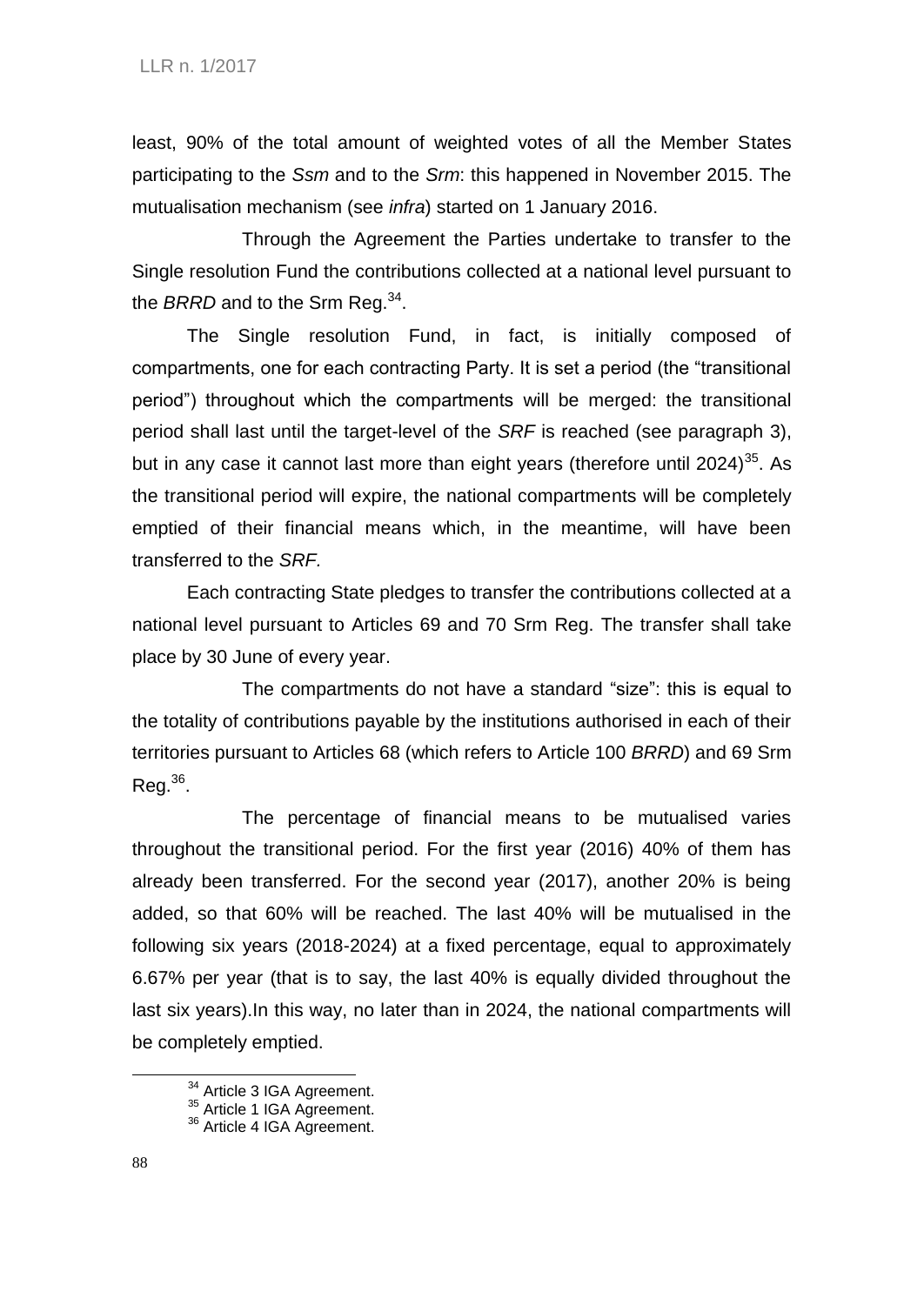However, during the transitional period it might arise the need to make use of the financial resources of the Fund. For such cases the Agreement provides a structured mechanism of progressive involvement of the various compartments in the resolution.

Pursuant to the general principle, the costs of a resolution shall be firstly borne by the national compartments of the States where the institution or group under resolution are established $37$ . If these resources are not sufficient the Board shall use those of all the other compartments<sup>38</sup>. If this is not enough yet, the Board will make use of all the other financial means of the compartments directly interested by the resolution<sup>39</sup>. If other resources are needed, the interested parties will collect and transfer to the Fund extraordinary contributions<sup>40</sup>.

**3.2. The case of the Italian resolution fund: the resolution of the four banks.** With Legislative Decree no. 180 of 16 November 2015, Italy has implemented the *BRRD*. In order to fully implement the Directive, the Bank of Italy, with Measure dated 18 November  $2015<sup>41</sup>$  established the National Resolution Fund, which, starting by the 1 January 2016, became a compartment of the *SRF* pursuant to the IGA Agreement.

However, before becoming a compartment, the National Resolution Fund was called to financially support the resolution of four Italian's banks (*i.e.* Banca Etruria, Banca Marche, CariChieti e CariFerrara) already placed in compulsory administrative liquidation and placed under resolution

1

 $37$  See Article 5 (1)(a) IGA Agreement. During the first year, recourse shall be had to all the financial means available in the interested compartments; during the second recourse shall be had to the 60% and 40% respectively, whereas during the subsequent years the availability of the financial means in the interested compartments shall decrease annually by 6.75%.

<sup>&</sup>lt;sup>38</sup> See Article 5 (1)(b) IGA Agreement. During the first and second year of the transitional period, recourse shall be had to the 40 % and 60 % respectively of the financial means available, while during the subsequent years, the availability of the financial means shall increase annually by 6.75%.

 $39$  See Article 5,  $(1)(c)$  IGA Agreement.

 $40$  See Article 5, (1)(d) IGA Agreement. The Board may also exercise its power to contract for the Fund borrowings or other forms of support when the *ex ante* contributions are not sufficient and the *ex post* ones are not immediately accessible.

<sup>&</sup>lt;sup>41</sup> Measure of the Bank of Italy no. 1226609 dated 18 November 2015.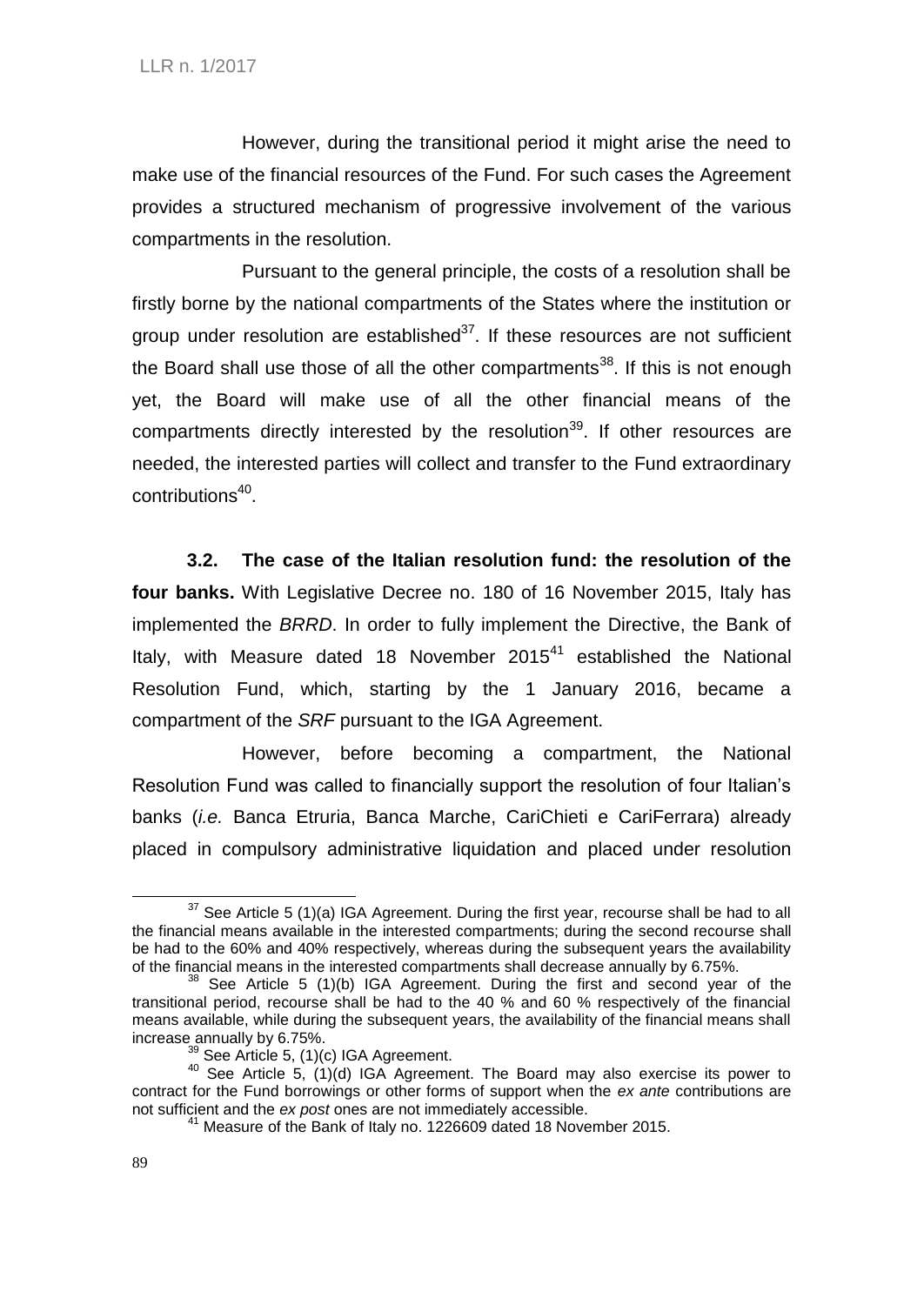pursuant to the new European framework<sup>42</sup>.

The resolution procedures of the four banks required an intervention (equal to approximately EUR 3.7 billion) of the National Fund: given that at that moment it had just been established, there had been no time to collect the ordinary contribution.

For this reason the Bank of Italy stipulated a bridge loan - granted at market conditions - for the Fund from a pool of banks (Intesa SanPaolo, Unicredit and UBI), for a total amount of EUR 4 billion, divided into three tranches, of EUR 2.4 billion, 1.6 billion and 100 million (this latter undrawn)<sup>43</sup>. The first tranche was repaid in full on 21 December 2015 using ordinary and extraordinary contributions, which in the meantime had been collected. The contributions collected in 2015 - both ordinary and extraordinary ones - amount to EUR 2.4 billion, 588 million of which represents the ordinary contributions<sup>44</sup>.

The second tranche must be repaid within 18 months of the date of stipulation<sup>45</sup>.

<sup>-</sup> $42$  The resolution was triggered pursuant to Measures of the Bank of Italy dated 21 November 2015 and approved the next day by the Ministry of Finance and Economy. The Measures provided the losses absorption by means of a *bail-in*, although not a "full" one (only the shares and the subordinated bonds have been written down, whereas the unsubordinated bonds and the deposits were fully protected). Moreover, four bridge-banks were set up: all the rights, assets and liabilities of the entities under resolution were transferred to them. Furthermore, all the non-performing loans were transferred from the bridge banks to a *bad bank* (only one for the four banks), REV Gestione Crediti S.p.A.

 $^{43}$  The loan was stipulated pursuant to Article 78(1)(c) Legislative Decree no. 180/2015. Intesa SanPaolo e UBI stipulated a partial assignment of the loan (approved by the Bank of Italy) to, respectively, Banca Monte dei Paschi di Siena and Banco Popolare. The Fund's resources aimed at:

a) covering the deficit arising from the assignment of the assets and liabilities of each bank under resolution to the corresponding bridge bank (approximately EUR 1.7 billion);

b) making a capital contribution to the bridge banks (approximately EUR 1.8 billion);

c) making a share capital contribution to the bad bank REV Gestione Crediti SpA (approximately EUR 136 million).

<sup>44</sup> The data are reported by the Annual Report of the National Resolution Fund dated 28 April 2016.

 $45$  The Cassa Depositi e Prestiti S.p.A. is obligated to intervene (for a maximum amount of EUR 1.7 billion) if the Fund's resources are not sufficient to meet its debt service obligations for the second and third tranches of the loan. Furthermore, it should be borne in mind that some financial resources should also derive from the selling process of the four good banks, although the sale on the market is uncertain, at least for what concerns the *quantum*. The selling process recently seemed to come to an end: few months ago Banca d'Italia accepted the purchase by UBI of three of the four good banks (*i.e.* Nuova Banca Marche, Nuova Banca Etruria and Nuova Cassa di Risparmio di Chieti). The other one (Nuova Cassa di Risparmio di Ferrara) should be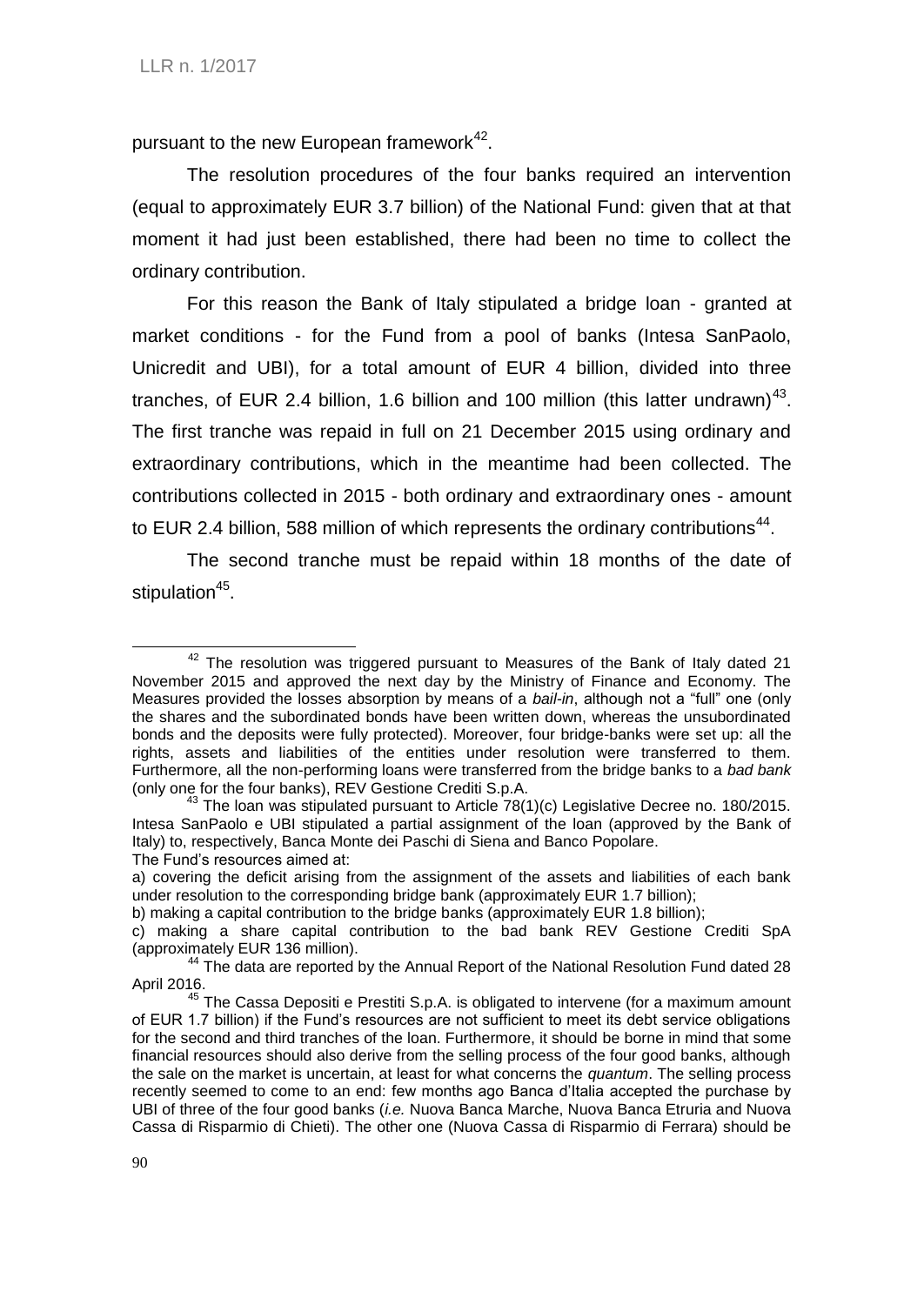If the Fund's financial resources prove to be insufficient, Law Decree no. 183/2015 allows authorities to collect from the banks "additional contributions" for the National Resolution Fund, in the amount determined by the Bank of Italy within the overall limit - which includes the contributions paid into the Single Resolution Fund - stipulated in Articles 70 and 71 of Srm Reg. For 2016 only, this limit has been increased to twice the annual amount of the contributions calculated in accordance with Article 70 of Srm Reg.

The issue of the additional contributions has recently been addressed by Legislative Decree no. 237 dated 23 December 2016 (converted into law by Law no. 15 dated 17 February 2017, see paragraph 1.1). The Decree has further specified the circumstances under which the banks can be required to make this kind of contribution and also the concrete ways by which the Bank of Italy can require them<sup>46</sup>. With reference to the first profile it is specified that the additional contributions may be collected in order to cover the obligations, losses, costs and any other kind of burden or liability of the National Resolution Fund anyway linked to the Measures of resolutions and to their amendments. Therefore, it is clarified that also amendments to the Measure of resolution, insofar as they originate losses or liabilities for the Fund, can justify the collection of additional contributions.

The Legislative Decree sets a time limit for the determination, by the Bank of Italy, of the amount of the additional contributions: no later than two years after the additional contributions' reference year. Moreover, the decree envisages the possibility for the Bank of Italy to set a deadline - not exceeding five years - for the payment of the contributions, although it shall communicate to the banks on an annual basis the amounts due.

It is also specified that the burden sharing criteria of the additional

sold to Banca popolare dell'Emilia Romagna. However, it is worth mentioning the fact that the amount to be paid for the purchase is still uncertain.

For details, see the following web address: [http://www.ilsole24ore.com/art/finanza-e](http://www.ilsole24ore.com/art/finanza-e-mercati/2017-01-19/ok-bankitalia-ubi-le-tre-banche-064143.shtml?uuid=AEhS6ND&refresh_ce=1)[mercati/2017-01-19/ok-bankitalia-ubi-le-tre-banche-](http://www.ilsole24ore.com/art/finanza-e-mercati/2017-01-19/ok-bankitalia-ubi-le-tre-banche-064143.shtml?uuid=AEhS6ND&refresh_ce=1)[064143.shtml?uuid=AEhS6ND&refresh\\_ce=1](http://www.ilsole24ore.com/art/finanza-e-mercati/2017-01-19/ok-bankitalia-ubi-le-tre-banche-064143.shtml?uuid=AEhS6ND&refresh_ce=1)

On the current financial situation of the National Resolution Fund and on its legal status, see MOSCO G.D., *"I Fondi di risoluzione*", report at the conference held at LUISS University on 5 December 2016.

 $^{\circ}$  See Article 25 Legislative Decree no. 237/2016.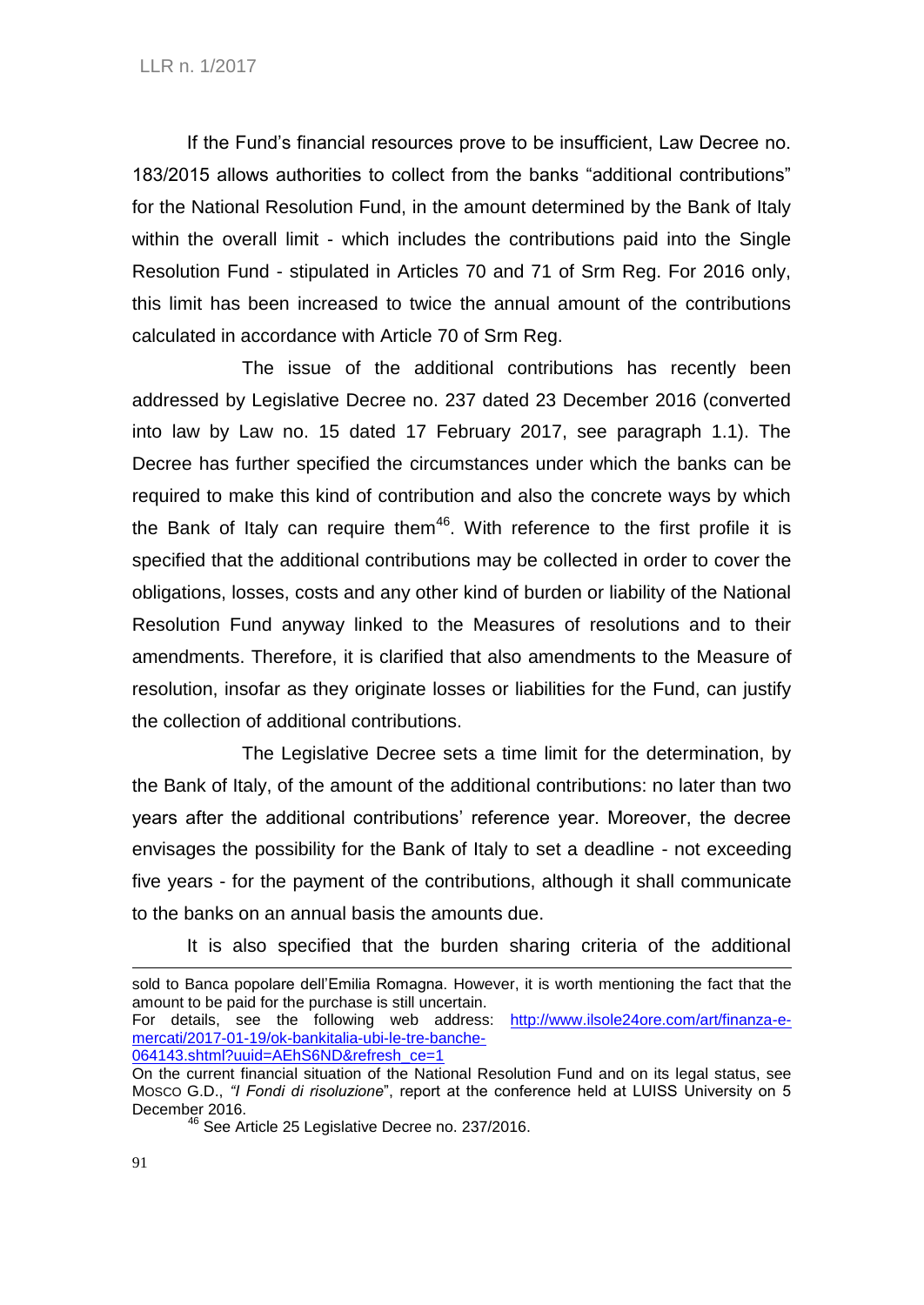contributions are those established by the Single Resolution Board with reference to the contributions owed to the Single Resolution Fund.

Eventually it is worth saying that the introduction of the additional contribution was necessary. If it is considered that the National Resolution Fund already became a compartment of the *SRF* (see *supra*) and that therefore part of the financial means has to be transferred to the single fund pursuant to the framework already analysed (see paragraph 3.1), it goes without saying that there are not many financial means left that may be used in order to repay the loans.

**4. The decision-making process in the** *SRM.* Another profile of the *SRM* worth mentioning is the particular mechanism designed in order to trigger the resolution procedure, especially when the resolution scheme includes the use of the *SRF.*

Because of the perplexities risen with reference to the legal basis on which the Board lies (see paragraph 2), during the setting up of the *SRM* the debate was focused on both the identification of the subject to which the final decision on the triggering of the resolution ought to be conferred and, more generally, on the decision-making process (BOCCUZZI 2015).

The balance struck is the source of a particularly articulated procedure, which involves three different European Institutions (the ECB - in its role as Supervision authority -, the Commission and the Council) and the Single resolution Board.

The Board is entitled to decide whether a bank has to be placed in resolution. However, the ECB has a significant driving force, as long as it shall assess, after consulting with the Board, the evaluation of one of the conditions for the resolution *(i.e.* the failure or the probability of the entity to fail)<sup>47</sup>. To this end, anytime that deems the condition met, the ECB shall communicate it

 $47$ See Article 18 (1)(2) Srm Reg. It is specified that this assessment may be made by the Board in its executive session (on which see paragraph 2), but only after having informed the ECB of its intention and if the ECB, within three days of receipt of that information, does not make such an assessment.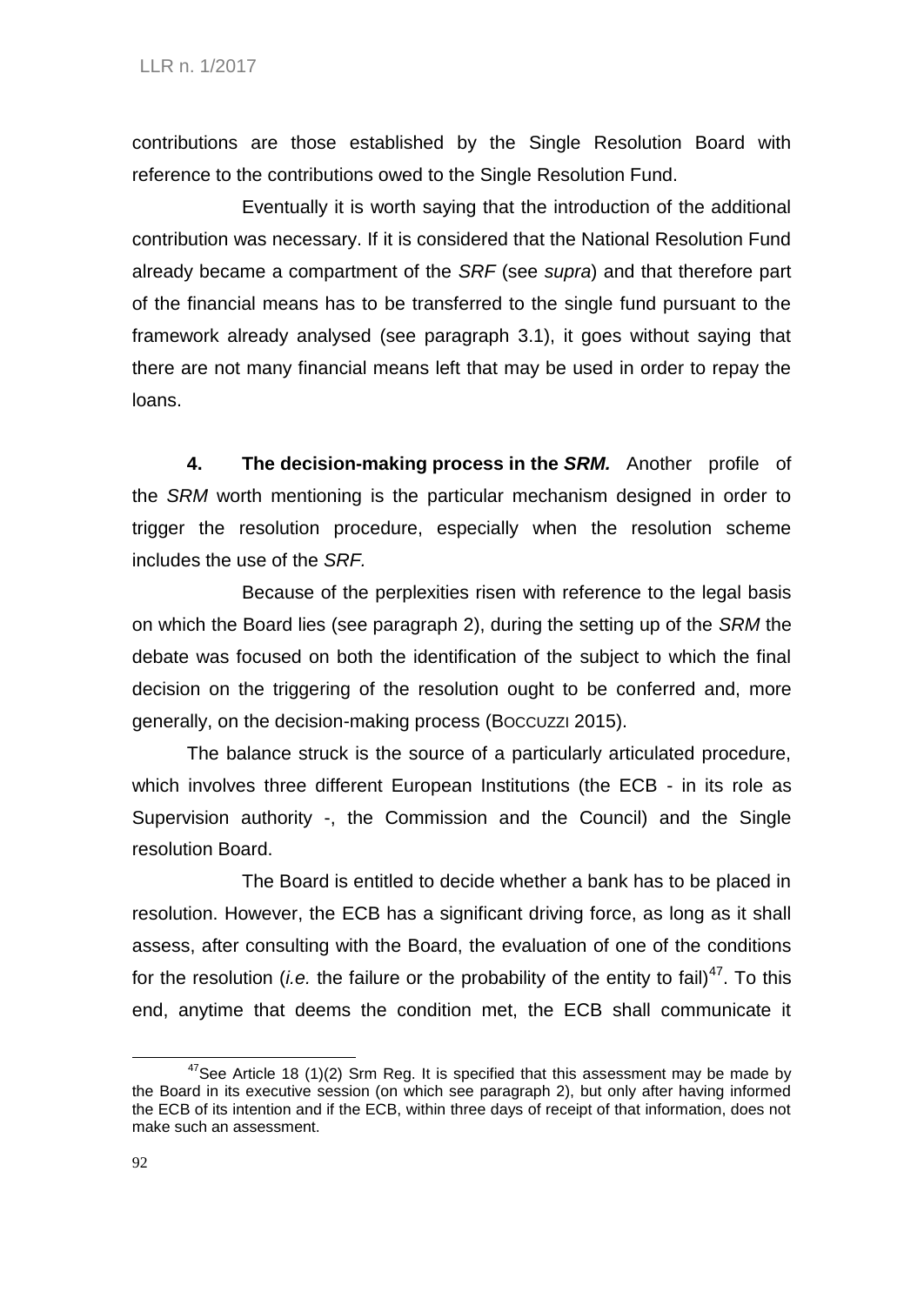without delay to the Commission and to the Board.

The Board shall adopt the resolution scheme: in this context it has a certain range of discretion, above all with regard to the definition of the concrete aspects of the resolution procedure and to the choice of the resolution tools.

At this point, the main procedure in joined by a sort of "*sub-procedure"*, which involves the Commission and the Council. The Board, in fact, shortly after the adoption of the resolution scheme, shall transmit it to the Commission which, within 24 hours from the transmission, may either endorse it or object to it with regard to its discretionary aspects.

Within 12 hours from the transmission of the resolution scheme by the Board, the Commission may propose to the Council to object to the resolution scheme on the ground that the resolution scheme adopted by the Board does not fulfil the criterion of public interest of the resolution procedure and/or propose an approval or objection to a significant modification of the amount of the *SRF*, if the resolution scheme involves its use.

In this last case, if the Council has approved the proposal of the Commission for modification of the resolution scheme, and also if it has objected on its discretionary aspects (see *supra*), the Board shall, within eight hours, amend the resolution scheme in accordance with the modifications required. Moreover, if the resolution scheme provides for the exclusion of certain liabilities from *bail-in*<sup>48</sup> and, therefore, involves an intervention of the SRF, the Commission may prohibit or require amendments to the proposed exclusion, setting out adequate reasons based on a violation of the requirements laid down in Article 27 Srm Reg. (concerning the *bail-in* and the discretionary exclusions), and on those laid down in delegated Regulation no.

<sup>&</sup>lt;sup>48</sup> It is the case of the so-called discretionary exclusion.

Under the demanding circumstances specified in Article 27(5) Srm Reg. the Board can decide to totally or partially exclude some liabilities from the *bail-in* tool. In such cases the level of writedown or conversion not applied to the excluded liabilities is normally transferred to other liabilities (in any case in compliance with the *no creditor worse off principle*, under which no creditor shall incur greater losses than would have been incurred if the entity placed under resolution had been wound up under normal insolvency proceedings). However, if the losses are not passed to other creditors, a contribution from the Fund is admitted under the conditions laid down in the Article.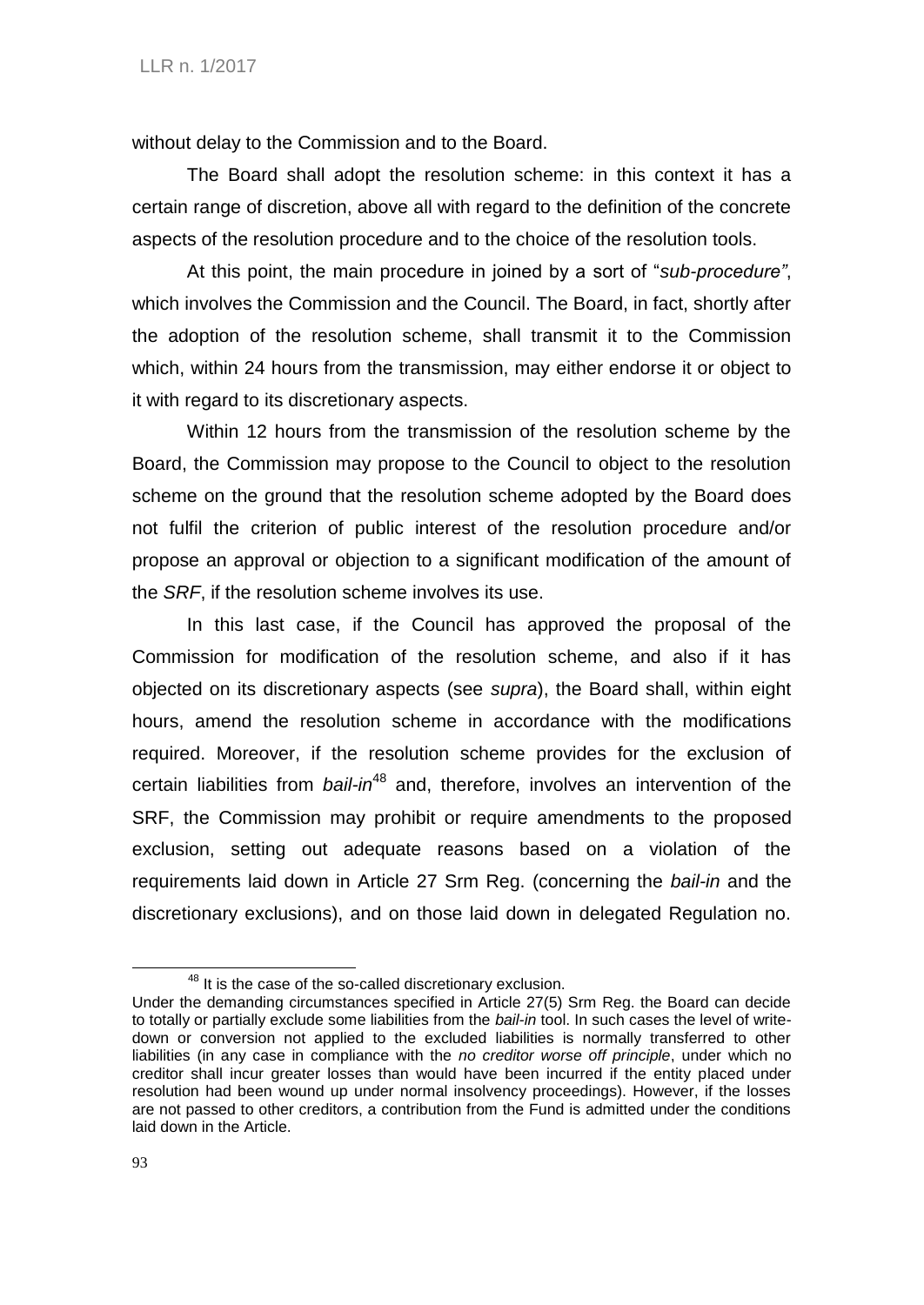860/2016 of the European Commission<sup>49</sup>.

Furthermore, it should be considered that the Commission is in any case previously involved in the resolution procedure when the resolution scheme provides the use of the *SRF*. Behind this, lies the assumption that the interventions of the Fund might turn into State aid.

This idea had already been highlighted in 2013, in the European Commission Communication on support measures in favour of banks in the context of the financial crisis, where it is expressly stated that «State aid in the form of interventions by a resolution fund will be assessed under this Communication in order to assess its compatibility with the internal market»<sup>50</sup>. Therefore, notwithstanding the fact that the *SRF* is funded through private resources (*i.e.* contributions of the banking system) and notwithstanding the fact that it is triggered - not by a State, but - by an agency (the Board)  $51$ , its interventions might *de facto* give rise to distortions of competition.

Consequently, it is provided<sup>52</sup> that if the resolution action involves the granting of State aid pursuant to Article 107 (1) TFEU or, above all, *SRF* aid, the adoption of the resolution scheme cannot take place until the moment as the Commission has adopted a decision concerning the compatibility of such aids with the internal market<sup>53</sup>. To this purpose, when the Board has the intention to trigger the *SRF*, it shall notify it to the Commission, including in the notification all of the information necessary in order to enable the Commission to assess the compatibility of the use of the Fund with the internal market.

More specifically, the Commission shall evaluate whether the

<sup>&</sup>lt;sup>49</sup> It is the delegated Regulation that the Commission issued for the implementation of Article 44(1) *BRRD* and that further specifies the circumstances under which an exclusion of liabilities from *bail-in* in necessary.

<sup>50</sup> The full text of the Communication can be found at the following web address:

http://eur-lex.europa.eu/legal-content/EN/TXT/PDF/?uri=CELEX:52013XC0730(01)&from=EN <sup>51</sup> It is in fact stated that, even if pursuant to Article 7 Srm Reg., when the resolution procedure concerns non-significant banks the national resolution authorities are those empowered with the adoption of the resolution scheme, the competence is anyway taken up by the Board if the resolution scheme provides for a *SRF* intervention.

 $52$  Article 19 Srm Reg. («State aid and Fund aid»).

<sup>&</sup>lt;sup>53</sup> It is worth noticing that, differently from what has been said above with regard to the obligation of the Board to transmit the resolution scheme to the Commission, in this specific case the Commission is already involved in a preliminary phase (*i.e.* even before the adoption of the resolution scheme by the Board).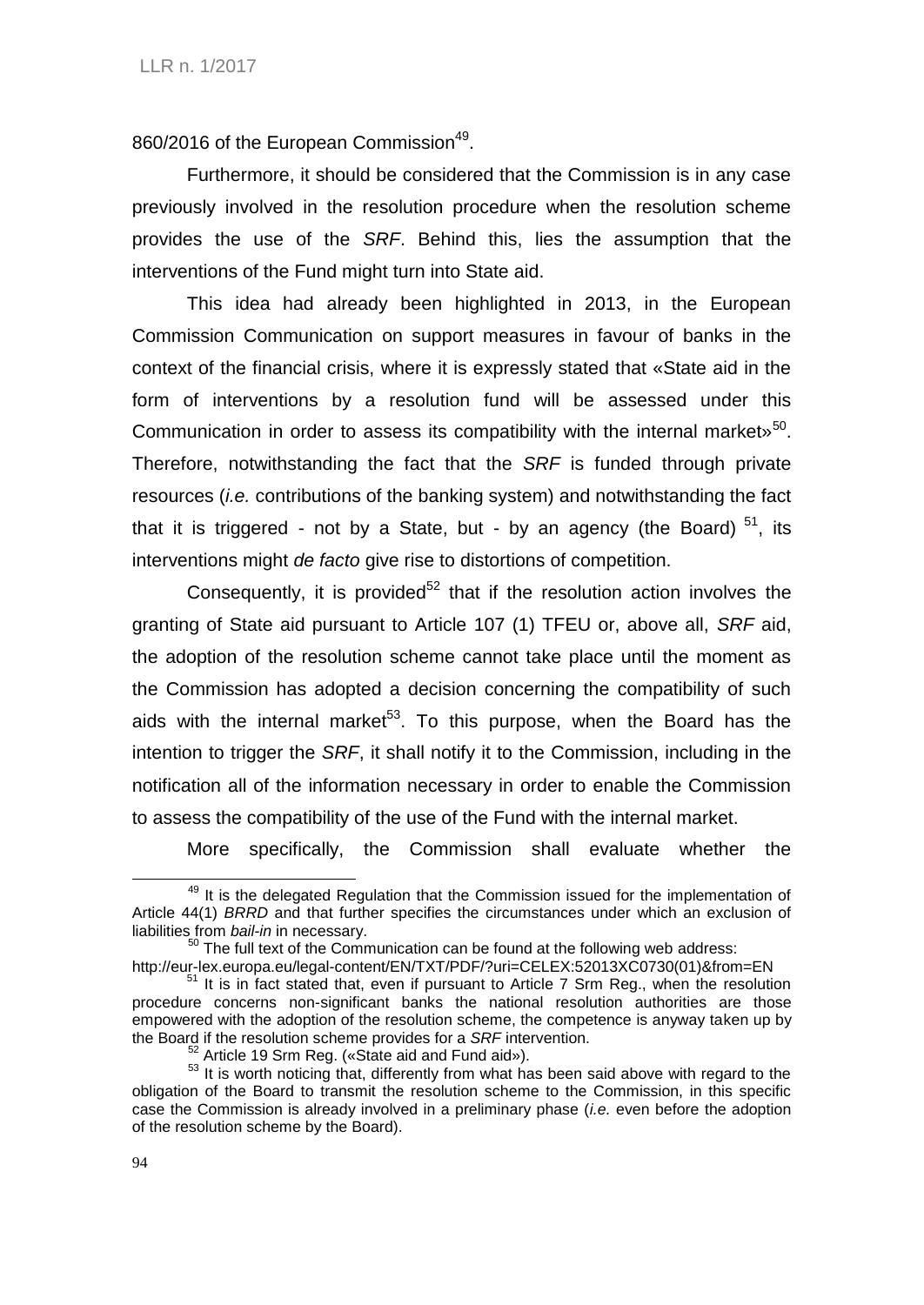intervention of the Fund is likely to favour the beneficiary or any other enterprise in such way to be incompatible with the internal market: the assessment is carried out through the use of the criteria established for the application of State aid rules as enshrined in Article 107 TFEU.

If the Commission has serious doubts as to the compatibility of the intervention of the *SRF*, it shall open an «in-depth investigation » (see par.19 (3) (3) Srm Reg.), which may be concluded with a positive or negative decision (to be published in the Official Journal of the European Union), or with a decision establishing conditions, commitments or undertakings in respect of the beneficiary. The decision may also lay down obligations on the Board, the national resolution authorities or the beneficiary, including the appointment of a trustee. The Commission can also conduct further investigations when it has serious doubts as to whether its decision is being complied with.

It can be observed that the procedure is structured and complex, at least for the number of subjects involved, so that someone talked about «cumbersome» (BOCCUZZI 2015). However, above all with reference to the cases of intervention of the *SRF*, if it is considered that distortions of competition might be a consequence of its improper use, the involvement of the Commission seems inevitable.

**5. Some final remarks.** The adoption of the *BRRD*, by harmonising the national legislations, represents a central step in the management of the bank crisis. The Srm Regulation went further: as seen, it added a fundamental element to the Banking Union project.

Of course there are some uncertainties. For example the issue of the sufficiency of the financial means of the *SRF.* Or that of the decision-making process of the resolution procedure (especially when the *SRF* is triggered), which, already particularly structured in theory, might become much more articulated in the concrete experience.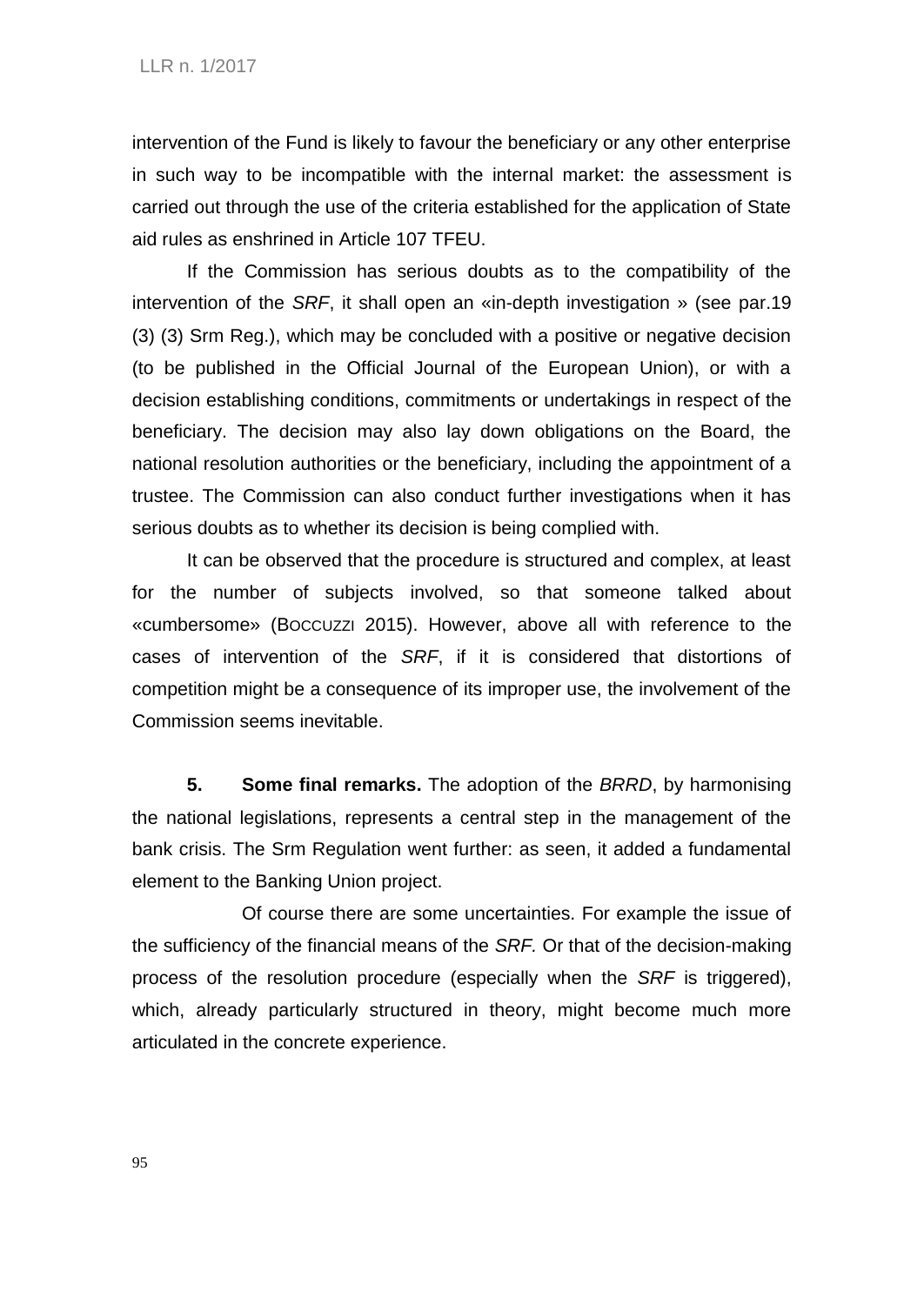Moreover, as recently pointed out<sup>54</sup>, it will be necessary the setting up of a common backstop to the *SRF* and this could be achieved in the short term through a credit line from the European Stability Mechanism (ESM) to the Single Resolution Fund.

Doubts may also be raised with regard to the attribution of wide, discretionary powers to an agency (the *Single Resolution Board*): as already observed (see paragraph 2) a lot depends on how deep and intense the judicial review on them will be.

Only the experience will allow to solve these doubts, but it is undeniable that the Srm Reg. deserves the credits for having determined in the banking crisis area that transition - that already took place, thanks to the Ssm Reg., with reference to the banking supervision - from a scheme of harmonisation and mere cooperation among authorities to a centralised mechanism.

Above all, as observed (FERRAN 2014), an important transferral of powers from the national to the *supra-*national level took place. Furthermore, although not completely broken, that «perverse tangle» (BOCCUZZI 2015) between banking risk and sovereign risk was at least weakened.

These are progresses that until few years ago were simply unimaginable: that is why, although it may be improved and notwithstanding the weaknesses, the new framework can be considered a step forward, therefore deserving to be warmly welcomed.

## **Bibliography**

BOCCUZZI G., "*L'Unione Bancaria Europea*. *Nuove istituzioni e regole di vigilanza e di gestione delle crisi bancarie*", Bancaria Editrice, 2015;

BUSCH D., "*Governance of the Single Resolution Mechanism"*, in BUSCH D., FERRARINI G. (a cura di), "*European Banking Union"* (2015), *New York , Oxford University Press*;

FERRAN E., "*European Banking Union: Imperfect, But It Can Work*", *Paper No. 30/2014*, *University of Cambridge*;

GARDELLA A., (2015) *"Il bail-in e il finanziamento delle risoluzioni bancarie"*, in BANCA BORSA

<sup>54</sup> See "*Completing Europe's Economic and Monetary Union*", report by JUNCKER J.C., in close cooperation with TUSK D., DIJSSELBLOEM J., DRAGHI M., SCHULZ M., 22 June 2015.